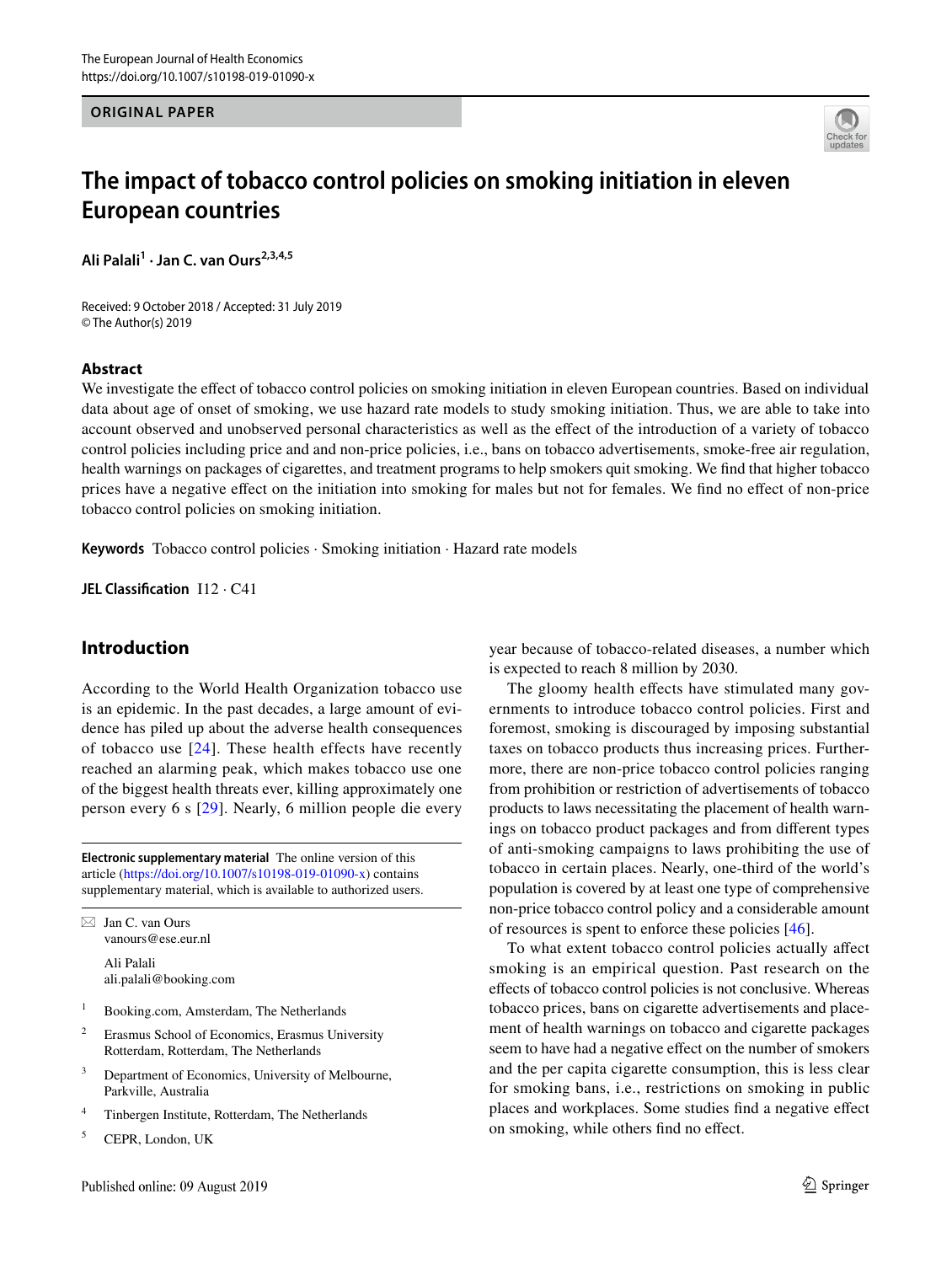Most studies focus on the extensive or intensive margin of smoking, i.e., on the share of smokers in a population or the tobacco consumption per smoker. From a policy point of view, it is also important to assess the efects of tobacco control policies on smoking initiation. Early ini-tiation has important effects later on in life. Van Ours [[43\]](#page-14-3) shows that the age of onset of tobacco use is an important predictor of life-time tobacco use. An individual who starts smoking at an early age has a higher probability of longterm tobacco use compared to someone who starts later. Sharapova et al. [[41](#page-14-4)] fnd that earlier ages of tobacco use initiation among US middle and high school students are associated with sustained tobacco use and greater nicotine dependence. The authors conclude from this that the reinforcement of comprehensive efforts to reduce tobacco use initiation among youth is important to reduce overall youth tobacco use. Since the age of onset is a very strong predictor of addiction and quit behavior, analyzing the efects on smoking initiation is important not only for early smoking behavior, but also for smoking dynamics in general. Early ages of onset imply a greater probability of persistent smoking later on in life with serious health consequences. Pirie et al. [\[38](#page-14-5)], for example, show smoking to have a big efect on mortality rates of UK women. Of the female smokers, 53% died before age 80 years, while for never-smokers, this was 22%. There appeared to be a lifespan diference between smokers and non-smokers of 11 years. Pirie et al. [[38\]](#page-14-5) also fnd that stopping to smoke before age 40 years avoids more than 90% of the excess mortality. This also implies that early age of onset of smoking may have a big impact on mortality rates. The implicit assumption behind policies targeting youth's smoking is that reducing smoking initiation at a young age reduces lifetime smoking propensities [\[19](#page-14-6)] and thus has positive health efects.

We analyze Eurobarometer data from Austria, Germany, Finland, France, Ireland, Italy, The Netherlands, Portugal, Spain, Sweden, and United Kingdom to study the effects of tobacco control policies on smoking initiation. We consider the effect of tobacco prices but also study the effects of non-price tobacco control policies in particular smoke-free air laws, bans on advertising promotion and sponsorship, health warnings on tobacco product packaging and treatment programs to help dependent smokers to stop smoking. The eleven European countries difer in the timing of introduction of the various tobacco control policies. To analyze the efects of these policies on smoking initiation, we use mixed proportional hazard rate models, which control for observed as well as unobserved determinants of smoking initiation.

Our study has three contributions to the literature on the efects of tobacco control policies. First, we contribute to the small literature about the effects of tobacco control policies on smoking initiation. Second, we present one of the frst studies using individual level cross-country data, capturing the variation in the implementation of various tobacco control policies in European countries. The cross-country variation enables us to study the causal efects of tobacco control policies in an international context. Third, we use hazard rate models in our empirical analysis. The dynamics in smoking behavior are rather complex. Individuals start smoking over only a limited age range. If they have not started smoking by their early twenties, they are very unlikely to start smoking later on. Using a hazard rate framework allows us to take these peculiarities into account.

The setup for the remainder of our paper is as follows. In "[Previous studies](#page-1-0)", we provide an overview of the previous empirical studies on the impact of tobacco control policies. We distinguish between studies focusing on the extensive and intensive margin of smoking and studies focusing on smoking dynamics. ["A simple model of smoking initiation"](#page-4-0) provides a simple theoretical model to explain how tobacco control policies may afect smoking initiation. "[Smoking in](#page-6-0) [Europe"](#page-6-0) presents information about tobacco control policies in Europe and discusses the data we use in the empirical analysis. These are from one survey, where we introduce a time dimension using information on the age of onset. "[Empirical analysis](#page-8-0)" presents the setup of our analysis and our parameter estimates. In recent decades smoking of females has increased a lot, such that in some countries, smoking prevalence of females is not very diferent from the smoking prevalence of males. Nevertheless, in most countries, there is still a clear gender diference in smoking prevalence. Therefore, we do the analysis separately for females and males. Our main fndings are that high tobacco prices reduce the onset of smoking for males, but not for females, while non-price tobacco control policies do not influence smoking initiation. [Conclusions](#page-12-0) concludes.

## <span id="page-1-0"></span>**Previous studies**

Tobacco advertisements aim to persuade youngsters to start smoking, encourage current smokers to keep smoking, and stimulate past smokers to restart smoking. They also aim to increase amounts of cigarettes smoked [[45](#page-14-7)]. Cigarette advertisements can infuence public discussions about negative consequences of smoking causing people to think that negative efects are overrated [[9\]](#page-13-0). In short, tobacco advertisements encourage smoking and thus bans on these advertisements aim to remove this encouragement. Bans on advertisements are an important component of tobacco control policies. Early studies on the relationship between tobacco control policies and smoking are based on aggregate data using cross-country time series variation. Saffer and Chaloupka [\[40](#page-14-8)], for example, analyze the effects of banning tobacco advertisements on per capita cigarette consumption in 22 OECD countries over the period 1970–1992. They fnd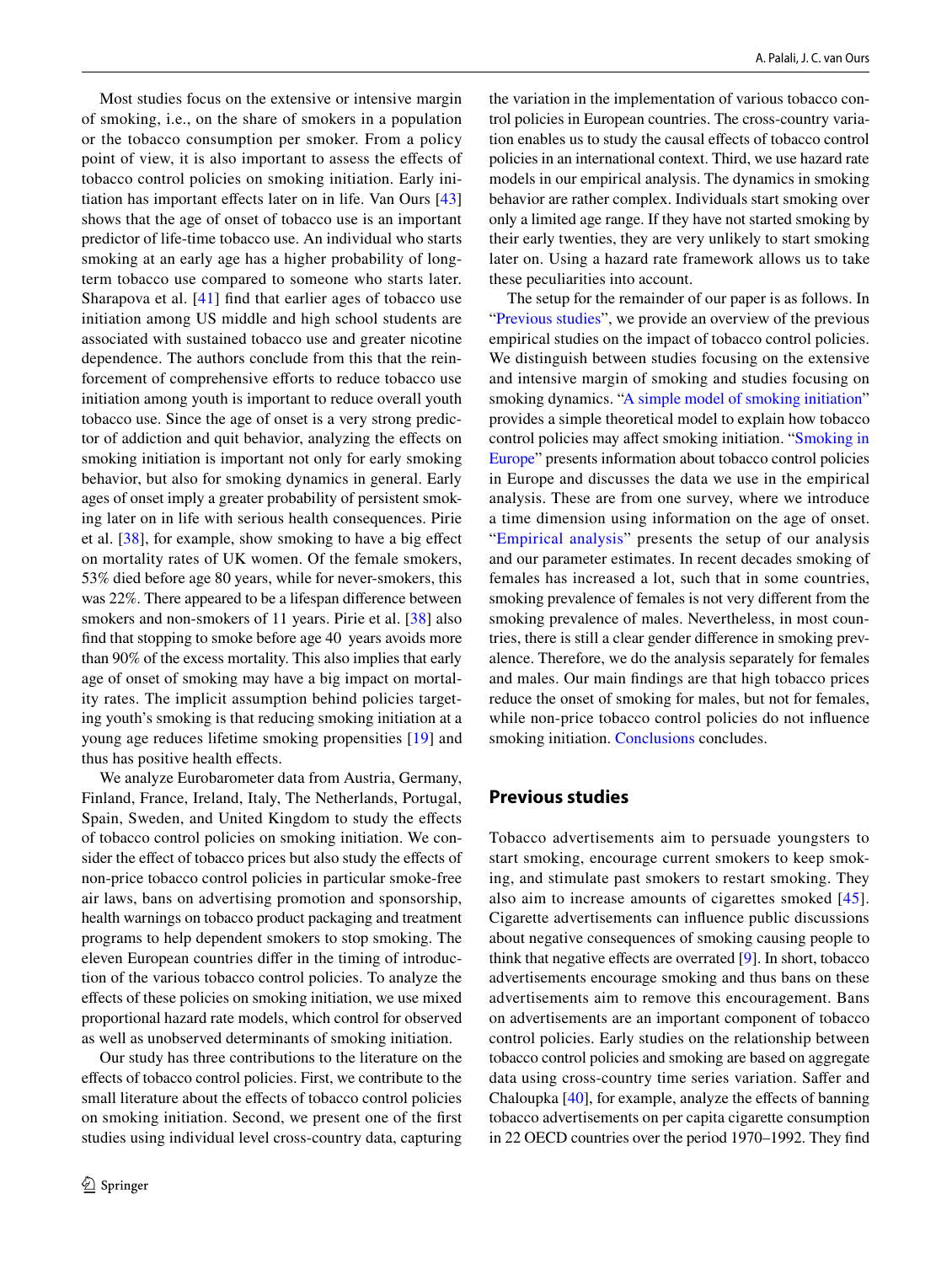that comprehensive laws prohibiting advertisements have strong effects on per capita cigarette consumption, whereas non-comprehensive laws have limited effects. Blecher [[4\]](#page-13-1) analyzes the efects of laws prohibiting cigarette advertisements in 52 countries worldwide over the period 1990–2005 finding that both comprehensive bans and limited bans have a signifcant negative impact on per capita cigarette consumption.

Other tobacco control policies are the placement of health warnings on tobacco and cigarette packages and general campaigns about the negative health consequences of smoking. Health warnings can afect smoking both at the intensive and the extensive margin, i.e., the number of cigarettes per smoker and the share of smokers in the population. Warnings convey direct information about adverse health efects of smoking. This may prevent young individuals from starting to smoke. Moreover, health warnings on cigarette packages may reduce the intensity of smoking or stimulate quitting from smoking.

Restrictions on smoking in public places or workplaces can directly afect cigarette consumption by making it harder for people to smoke. Moreover, such restrictions can easily afect the perception of smoking. First, these restrictions might work as a reminder of the negative consequences of smoking, especially for young individuals. Second, young individuals are less likely to be exposed to passive smoking thanks to these restrictions. The absence of smokers can afect their perception of cigarette consumption, i.e., when youngsters are less often exposed to smokers they may experience this as confrmation of negative health consequences of smoking.

In Table [1,](#page-3-0) we present a summary overview of studies that are mostly based on individual data. The efects of tobacco prices and tobacco control policies are usually based on calendar time variation, cross-state or cross-region variation or a combination of both. We distinguish between studies that focus on prevalence and intensity of smoking and studies that focus on smoking dynamics, i.e., smoking initiation and quitting.

#### **Prevalence and intensity of smoking**

Chaloupka and Grossman [\[8](#page-13-2)] state that anti-smoking campaigns have had significant negative effects on youth smoking at both the intensive and the extensive margin. Using US data Meier and Licari [\[31](#page-14-9)] analyze the effects of health warnings on smoking along with the effects of taxes. They fnd that health warnings on cigarette packages have small but signifcant negative efects on cigarette consumption. Chaloupka and Wechsler [\[10\]](#page-14-10) fnd that in the US, smoking restrictions have negative efects on smoking at both the intensive margin and the extensive margin. They also fnd that age restrictions on the access to tobacco seem to have had little impact as the efectiveness of such laws depends on their enforcement. Powell et al. [[39\]](#page-14-11) investigating smoking behavior of US high school students fnd that both cigarette prices and state-level and school-level tobacco control policies have a negative efect on tobacco use. These negative efects are reinforced through the existence of peer efects. Adda and Cornaglia [\[2\]](#page-13-3) fnd that laws prohibiting smoking at workplaces do not have any effect on smoking prevalence or per capita cigarette consumption. However, they fnd that smoking bans in bars and restaurants have small but significant negative effects. Nagelhout et al. [[33\]](#page-14-12) fnd that the workplace smoking ban introduced in The Netherlands in 2004 decreased smoking prevalence, while the smoking ban in bars and restaurant introduced in 2008 did not have an effect. Anger et al.'s [\[3\]](#page-13-4) study the effects of smoking bans who were gradually introduced in all of Germany's federal states. Using a diference-in-diferences approach, they fnd that the smoke-free legislation on average did not afect smoking behavior. However, among visitors of bars and restaurants, smoking and smoking intensity were reduced. Smoke-free legislation is primary aimed to protect non-smokers from the harm of second-hand smoking. However, this legislation may also induce smokers to quit smoking.<sup>[1](#page-2-0)</sup>

Smoke-free legislation is not necessarily beneficial for non-smokers. Possibly, smoking bans in public places lead to more smoking at home. Jones et al.'s [\[21](#page-14-13)] study the efects of public smoking bans on smoking behavior exploiting the diferential timing of the introduction of these bans in Scotland and England fnding that they had limited short-run efects on both smoking prevalence and the total level of smoking. Boes et al.'s [[5\]](#page-13-5) study the effect of a Swiss smoking ban in public venues. Because these bans were introduced in diferent regions at diferent moments in time, they are able to use a diference-in-diferences approach fnding a negative efect on smoking rates 1 year after the implementation of the bans. Villar and Nicolás [[44\]](#page-14-14) analyze the efects of the Spanish clean air law fnding a reduction in the proportion of households containing smokers. In a recent study, Cotti et al. [[11](#page-14-15)] investigate the impacts of tobacco control policies fnding that an increase in the tobacco taxes signifcantly reduced the tobacco consumption and increased the consumption of smoking cessation products. However, they also fnd that a smoke-free-air policy banning smoking in bars do not have any signifcant efects on the consumption of tobacco products. DelBono and Vuri [\[15\]](#page-14-16) provide an overview of European studies on the efects of smoking

<span id="page-2-0"></span><sup>&</sup>lt;sup>1</sup> Nagelhout et al.  $[32]$  find mixed evidence for this. In England and Ireland smoke-free legislation may have stimulated quits from smoking, while in The Netherlands, this does not seemed to have been the case.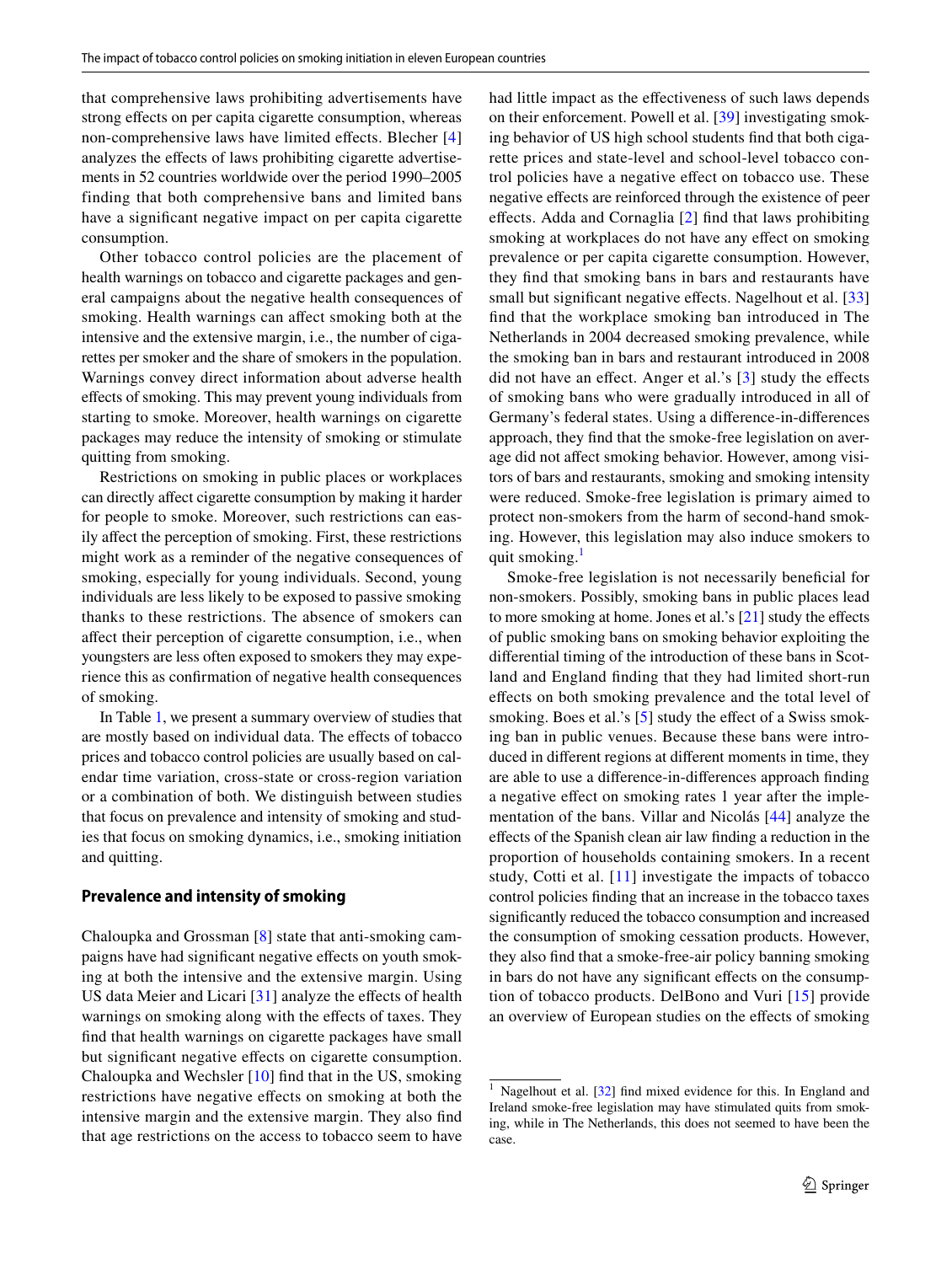<span id="page-3-0"></span>

|  |  |  |  |  |  | <b>Table 1</b> Overview of the previous studies on tobacco control policies |
|--|--|--|--|--|--|-----------------------------------------------------------------------------|
|--|--|--|--|--|--|-----------------------------------------------------------------------------|

| Study                                  | Data        |           | Time      | Dependent variable     | <b>TCP</b>                | Effects               |
|----------------------------------------|-------------|-----------|-----------|------------------------|---------------------------|-----------------------|
| a. Prevalence and intensity of smoking |             |           |           |                        |                           |                       |
| Chaloupka and Grossman [8]             | Ι           | US        | 1992-1994 | Youth smoking          | Anti-smoking campaigns    | Negative              |
| Meier and Licari [31]                  | S           | US        | 1955-1994 | Cigarette consumption  | Health warnings           | Negative              |
| Chaloupka and Wechsler [10]            | $\bf{I}$    | US        | 1993-1996 | Youth smoking          | Smoking restrictions      | Negative              |
| Powell et al. [39]                     | $\bf I$     | <b>US</b> | 1996      | Tobacco use            | Various TCP               | Negative              |
|                                        |             |           |           |                        | Tobacco prices            | Negative              |
| Adda and Cornaglia [2]                 | S           | <b>US</b> | 1970-2007 | Per capita consumption | Various smoking bans      | Mixed                 |
|                                        |             |           |           |                        | Cigarette prices          | Negative              |
| Nagelhout et al. [33]                  | $\bf I$     | NL        | 2001-2008 | Smoking prevalence     | Workplace smoking bans    | Negative              |
|                                        |             |           |           |                        | Bans bars and restaurants | No                    |
| Anger et al. [3]                       | I           | DE        | 2002-2008 | Smoking intensity      | Smoke-free air            | No                    |
| Jones et al. $[21]$                    | $\mathbf I$ | UK        | 1991-2007 | Smoking prevalence     | Public smoking bans       | N <sub>0</sub>        |
| Boes et al. [5]                        | Ι           | <b>CH</b> | 2005-2011 | Smoking prevalence     | Public smoking bans       | Negative              |
| Villar and Nicolás [44]                | $\bf I$     | ES        | 2006-2012 | Smoking prevalence     | Bans public venues        | Negative              |
| Cotti et al. $[11]$                    | I           | <b>US</b> | 2004-2012 | Tobacco expenditures   | Taxes                     | Negative              |
|                                        |             |           |           |                        | Smoke-free air            | No                    |
| DelBono et al. $[15]$                  | Ι           | IT        | 1999-2005 | Smoking behavior       | Public smoking ban        | N <sub>o</sub>        |
| Meier et al. [30]                      | $\bf{I}$    | <b>CH</b> | 2001-2016 | Smoking prevalence     | Ban youth tobacco sales   | Small negative        |
| b. Smoking dynamics                    |             |           |           |                        |                           |                       |
| Douglas and Hariharan [17]             | $\bf{I}$    | <b>US</b> | 1978-1997 | Initiation             | Tobacco prices            | N <sub>0</sub>        |
| Douglas $[16]$                         | I           | US        | 1987      | Initiation and quits   | Tobacco prices            | No                    |
|                                        |             |           |           |                        | Smoking restrictions      | Positive (quits)      |
| Forster and Jones [18]                 | I           | UK        | 1984      | Initiation and quits   | Tobacco prices            | Negative (initiation) |
|                                        |             |           |           |                        |                           | Positive (quits)      |
| López Nicolás [27]                     | Ι           | ES        | 1993-1997 | Initiation and quits   | Tobacco prices            | Positive              |
|                                        |             |           |           |                        | Various bans              | Mixed                 |
| DeCicca et al. [13]                    | I           | US.       | 1988-1992 | Initiation             | Tobacco prices            | No                    |
| Kidd and Hopkins [23]                  | $\bf{I}$    | AU        | 1990-1998 | Initiation and quits   | Tobacco prices            | Negative (initiation) |
|                                        |             |           |           |                        |                           | No (quits)            |
| Cawley et al. [7]                      | $\bf{I}$    | <b>US</b> | 1990-2000 | Initiation             | Tobacco prices            | Negative (males)      |
|                                        |             |           |           |                        |                           | No (females)          |
| DeCicca et al. [14]                    | I           | <b>US</b> | 1988-2000 | Initiation and quits   | Tobacco prices            | No (initiation)       |
|                                        |             |           |           |                        |                           | Positive (quits)      |
| Nonnemaker and Farrelly [35]           | $\bf{I}$    | <b>US</b> | 1997-2006 | Initiation             | Tobacco prices            | Negative              |
| Lillard et al. $[25]$                  | $\bf{I}$    | <b>US</b> | 1986-2007 | Initiation             | Tobacco prices            | Negative              |
| Marti [28]                             | $\bf{I}$    | <b>CH</b> | 2007      | Initiation and quits   | TCP expenditures          | Negative (initiation) |
|                                        |             |           |           |                        |                           | Positive (quits)      |
| Guindon [20]                           | Ι           | VN        | 2003-2004 | Initiation             | Tobacco prices            | Negative              |
| Lillard and Önder $[26]$               | I           | <b>TR</b> | 2008      | Initiation and quits   | Health warnings           | Mixed (initiation)    |
|                                        |             |           |           |                        |                           | Positive (quits)      |

Data: *I* individual/household, *S* state/region averages

Country codes: *AU* Australia, *CH* Switzerland, *DE* Germany, *ES* Spain, *IT* Italy, *NL* Netherlands, *TR* Turkey, *UK* United Kingdom, *US* United States, *VN* Vietnam

bans on smoking behavior concluding that the evidence is mixed. They revisit the efects of the 2005 smoking ban in Italy showing that the previous studies that focused on a before–after comparison overestimate the efects of the ban because of not taking seasonal diferences in smoking behavior into account. From a diference-in-diference setup, it appears that the smoking ban had no impact on smoking behavior. Meier et al. [\[30](#page-14-18)] investigate the effects of a ban on the sales of tobacco to teens that was gradually introduced across Switzerland (and EU countries). They fnd that this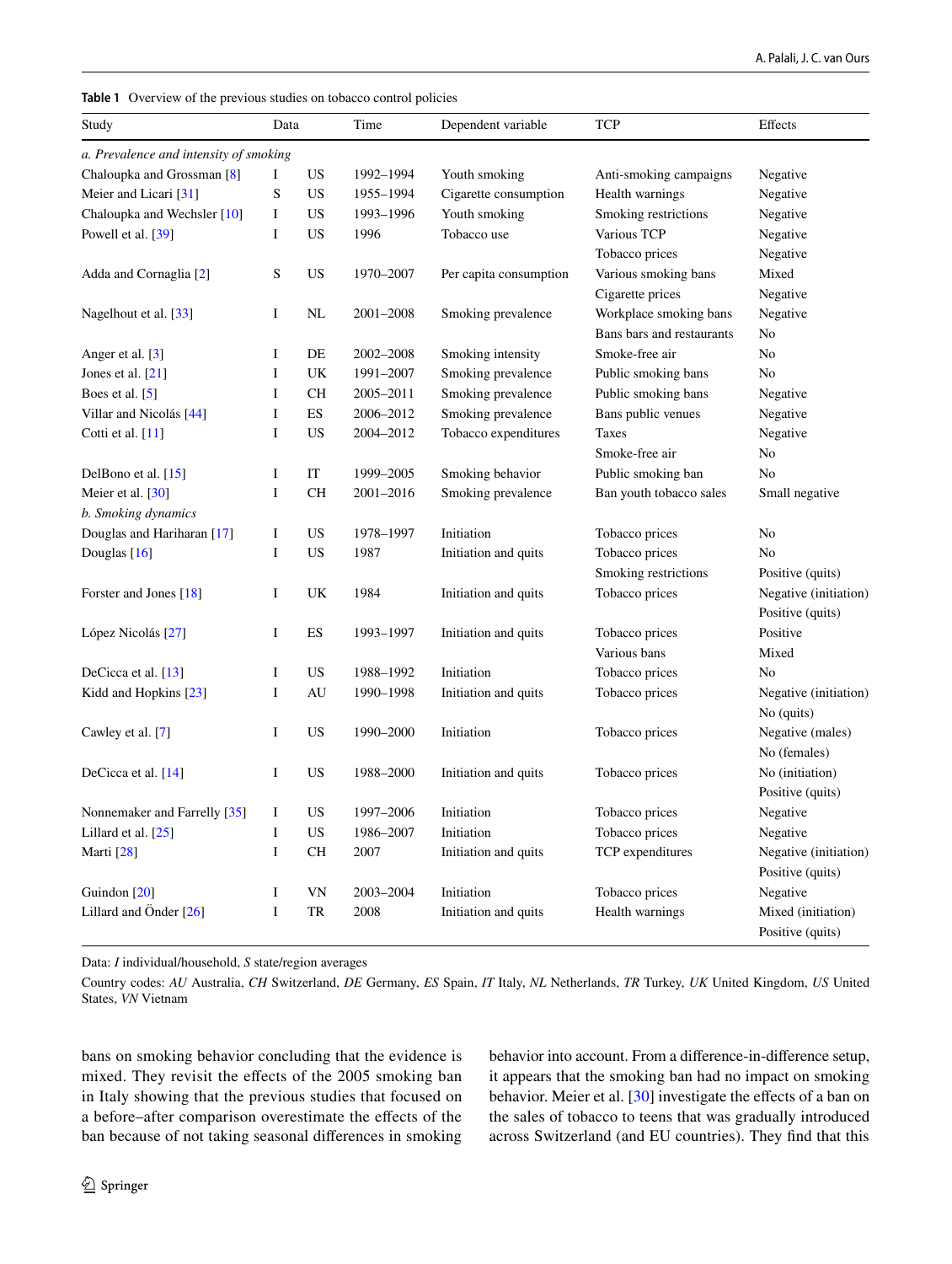ban caused a less than 1% point reduction in teen smoking attributing this small efect to teens circumventing the bans through peers.

#### **Smoking dynamics**

In addition to studies on prevalence and intensity of smoking, there are studies that focus on smoking dynamics. These studies are often based on cross-sectional data exploiting retrospective information about age of onset of smoking and the duration of smoking. DeCicca et al. [\[13](#page-14-23)] argue that their are clear diferences between young and adults in the way prices afect smoking behavior. Since the onset of smoking is limited to early ages, for young smokers the main decision is whether or not to start smoking. For adult smokers, the decision is about intensity of smoking and about whether or not to quit smoking altogether. For youngsters, higher tobacco prices will reduce smoking mainly by preventing them to start smoking, while for adult smoking, higher tobacco prices will lead to cut down of quit smoking. According to Lillard et al. [\[25\]](#page-14-27), models of smoking initiation based on longitudinal data are more relevant to policy analysis than models of the prevalence of smoking at a particular moment in time, because the decision to start smoking is diferent from the decision to continue smoking. Dynamics in smoking behavior have been studied using hazard rate models of smoking initiation sometimes in combination with hazard rate models of quitting smoking. Initially, the studies on smoking dynamics focused on the efect of cigarette prices only.

Panel b of Table [1](#page-3-0) presents an overview of studies on smoking dynamics. Douglas and Hariharan [\[17\]](#page-14-19) analyzing US data fnd that cigarette prices have no impact on smoking initiation. Douglas [\[16\]](#page-14-20) analyzing US data finds no evidence of cigarette prices afecting smoking initiation, while quit rates increase with cigarette prices. Douglas [[16\]](#page-14-20) is among the few studies investigating the efects of non-price tobacco control policies on the dynamics in smoking.<sup>[2](#page-4-1)</sup> He uses a state-specifc smoking restrictiveness index and fnds evidence that a more restrictive policy promotes quitting from smoking but does not deter the decision to start smoking. Forster and Jones [\[18](#page-14-21)] analyze British data fnding that tobacco prices have a small negative efect on smoking initiation, while they have a more substantial positive efect on quit rates from smoking. López Nicolás [[27](#page-14-22)] analyzes Spanish data to establish the price sensitivity of smoking dynamics finding that prices have a very small effect on the propensity to start smoking, while an increase in the prices of the cheapest varieties of cigarettes encourages quitting from smoking. López Nicolás [\[27](#page-14-22)] also fnds that the ban on smoking ads and smoking bans introduced in some public transport media in 1984 did not afect smoking dynamics, whereas the extension of the smoking bans to fights and intensifed health warning campaigns a few years later seem to have had an efect on both starting and quitting. DeCicca et al. [\[13\]](#page-14-23) fnd no efects of tobacco prices on the onset of smoking among US youngsters. Kidd and Hopkins [\[23](#page-14-24)] analyzing Australian data fnd that tobacco prices afect the onset of smoking but not the quit rate. Based on an analysis of US data, Cawley et al. [[7](#page-13-6)] conclude that smoking initiation among males is negatively afected by cigarette prices, while these have no impact on smoking initiation among females. DeCicca et al. [[14\]](#page-14-25) also fnd no efect of tobacco prices on the onset of smoking although this study does fnd that higher tobacco prices are associated with increase quitting from smoking. Nonnemaker and Farrelly [\[35\]](#page-14-26) fnd significant albeit small effects of tobacco prices on smoking initiation. Lillard et al. [[25\]](#page-14-27) argue that other studies may not have found an effect of prices on smoking initiation because of limited policy variation over the calendar time periods studied. They themselves use three datasets to allow for more calendar time variation in policies fnding negative and signifcant price efects on smoking initiation. Marti [\[28](#page-14-28)] estimates the dynamics of smoking in Switzerland using tobacco control spending as one of the explanatory variables and fnding that these afect both smoking initiation and quitting from smoking. Guindon [\[20](#page-14-29)] studies the impact of tobacco prices on the onset of smoking in Vietnam fnding significant and substantial effects. Lillard and Önder [[26](#page-14-30)] investigate the efects of information about health risks of smoking in Turkey fnding that as new information arrives all smokers are more likely to quit smoking, while female non-smokers are less likely to start.

## <span id="page-4-0"></span>**A simple model of smoking initiation**

A model of smoking initiation has to take into account that individuals start smoking in their teens or early twenties. If an individual has not started smoking in this age range, smoking initiation later on in life is very unlikely [[43\]](#page-14-3). This implies that over a relatively short age range individuals balance marginal costs and marginal benefts of smoking initiation. Apparently, from a certain age onward, this balance is negative, i.e., individuals will refrain from smoking. Or, alternatively, individuals are no longer facing the balancing question as they already made up their mind that for the rest of their life it is better to abstain from smoking. It is also possible that for some individuals the costs of starting to smoke always outweighs potential benefts, i.e., they

<span id="page-4-1"></span> $2$  Wilson et al. [\[47\]](#page-14-31) provide an overview of 84 studies on the relationship between Tobacco Control Policies and smoking dynamics and prevalence of smoking. There are only a few studies on smoking initiation. Their main fnding is that there is no clear relationship between smoking bans in public places and initiation into smoking.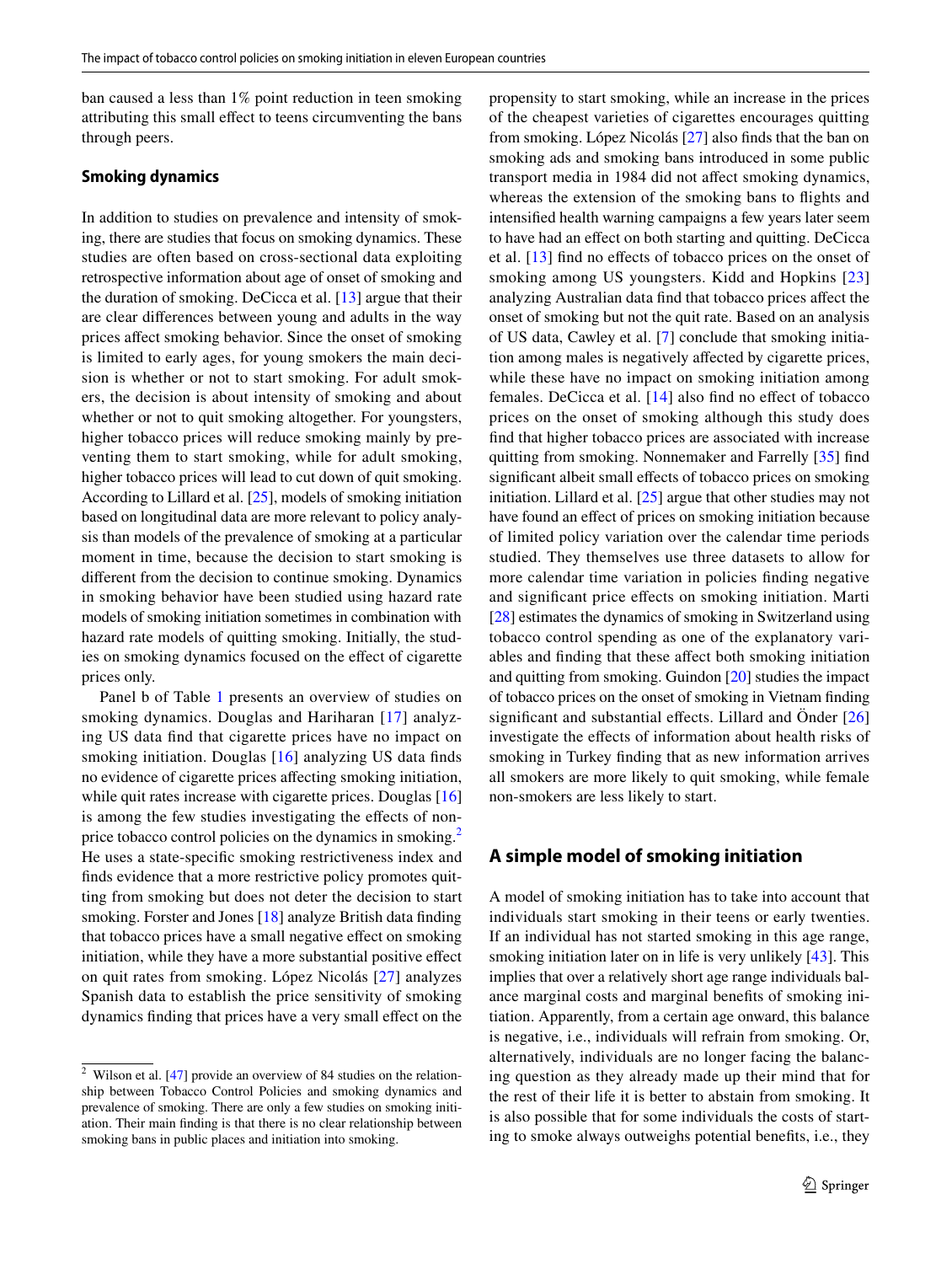realize from early on in life that there are no utility gains in smoking initiation. And, it is also possible that later on in life individuals are no longer confronted with invitations to start smoking, because most or perhaps, all of their friends, family, and colleagues are non-smokers.

We present a simple model of smoking initiation with the purpose of illustrating how tobacco control policies may afect smoking initiation. We assume that individuals are confronted with a flow of smoking opportunities.<sup>[3](#page-5-0)</sup> The arrival rate of smoking opportunities is likely to be agedependent. According to Suranovic et al. [[42\]](#page-14-32), individuals in their early teens expect no benefts of smoking and, therefore, have no interest in starting to smoke. If friends start smoking and encourage participation, youngsters may start to think that smoking has potential benefts. Furthermore, teenagers may experience peer pressure or follow the example of their parents. Conditional on having an opportunity to start smoking an individual will balance marginal benefts and marginal costs of doing so.

According to Douglas and Hariharan [\[17](#page-14-19)] a rational individual will start smoking if and only if the marginal beneft of the frst cigarette is larger than its marginal cost:

$$
MB_t(C_t, Y_t, L_t) > MC_t(C_t, Y_t, L_t)
$$
\n
$$
(1)
$$

where *C* represents the consumption of a cigarette, *Y* is the consumption of other goods, *L* represents other life cycle events that affect utility, and *t* represents time.<sup>[4](#page-5-1)</sup> Both marginal cost and marginal benefts may be infuenced by variables that have a stochastic component. Therefore, Eq. ([1\)](#page-5-2) can be divided into a non-stochastic and a stochastic component:

$$
MB_t^* + \varepsilon_t > MC_t^* + \mu_t \tag{2}
$$

where  $\text{MB}_t^*$  and  $\text{MC}_t^*$  are the expected marginal benefits and costs of smoking. The probability of smoking initiation at time *t* can be written as

$$
Pr(C_t > 0) = Pr(\text{MB}_t^* + \varepsilon_t > \text{MC}_t^* + \mu_t)
$$
  
= Pr(\text{MB}\_t^\* - \text{MC}\_t^\* > \mu\_t - \varepsilon\_t)  
= F(\text{MB}\_t^\* - \text{MC}\_t^\*) (3)

where  $F$  is a distribution function. The probability of smoking at time *t* conditional on not having smoked until then can also be written as a hazard function in which the opportunity arrival rate  $\psi_t$  is taken into account:

$$
\theta(t) = \psi_t F(MB_t^* - MC_t^*)
$$
\n(4)

where  $\theta(t)$  is the smoking initiation rate. As  $MB_t^* - MC_t^*$ increases or the opportunity arrival rate goes up, the hazard rate of smoking initiation increases, and thus the probability to start smoking increases.

<span id="page-5-2"></span>To explain the pattern of smoking initiation from the mid teens to the early twenties one has to assume that the opportunity arrival rate has a peak in this age range or the diference between marginal benefts and marginal costs is positive only in this age interval. It may also be that opportunities are less likely to arrive for early teens or beyond early twenties. Perhaps, peer groups infuence smoking behavior such that non-smokers hang-out or are partnered with nonsmokers and individuals who have never smoked are less likely to be confronted with an opportunity.

In their rational addiction model, Orphanides and Zervos [\[37](#page-14-33)] introduce heterogeneity across individuals on the basis of addictive tendencies. There are non-addicts and potential addicts. Before, they start using an addictive good, individuals are uncertain about their addictive tendency. If an individual is of the addictive type (s)he will experience a negative utility efect related to the detrimental addictive side efects of past consumption. Individuals may fear to be of the addictive type and, therefore, abstain from starting to smoke.<sup>[5](#page-5-3)</sup> An alternative explanation for the observed age pattern of smoking initiation is that there is heterogeneity in individual behavior such that for some individuals marginal costs are always larger than marginal benefts, and therefore, they abstain from smoking. If for other individuals marginal benefts of smoking initiation are larger than marginal costs in the relevant age range, all these individuals will end up becoming smokers in their teens or early twenties. Then, the observed pattern of smoking

<span id="page-5-0"></span><sup>&</sup>lt;sup>3</sup> This is similar to job finding theory, where unemployed workers receive a stream of random wage offers from a distribution with certain characteristics. Conditional on the arrival rate of job ofers, search costs and the wage distribution the individual decides which wage offers to accept. Of course there are many differences as well. Unemployed search for opportunities to make a transition from unemployment to work, while non-smoking individuals may not be interested per se in a transition to becoming a smoker.

<span id="page-5-1"></span><sup>&</sup>lt;sup>4</sup> Once an individual has started smoking, decisions to keep smoking later on depend on the stock of addictive capital based on the number of cigarettes smoked. Equation ([1\)](#page-5-2) is about smoking initiation, so the stock of addictive capital is zero. Darden [[12](#page-14-34)] presents a dynamic model of lifetime smoking behavior focusing on the response of smokers to updated information on their health. Odermatt and Stutzer [[36](#page-14-35)] suggest that a behavioral approach to tobacco control policies may be relevant. Using data from 22 European countries, they relate tobacco control policies to life satisfaction fnding no signifcant efects. Only for smokers who would prefer to stop smoking permanently there is a beneficial effects of smoking bans, a finding which the authors relate to the possibility that smoking bans serve as a selfcontrol device.

<span id="page-5-3"></span><sup>5</sup> Other individuals may start smoking, fnd out that they are of the addictive type and then regret their original decision. Regret may also have a different origin. Suranovic et al. [\[42\]](#page-14-32), for example, assume bounded rationality such that individuals focus on decisions about current smoking rather than taking future smoking into account. Then, it is possible that later in life individuals regret decisions they made when they were young.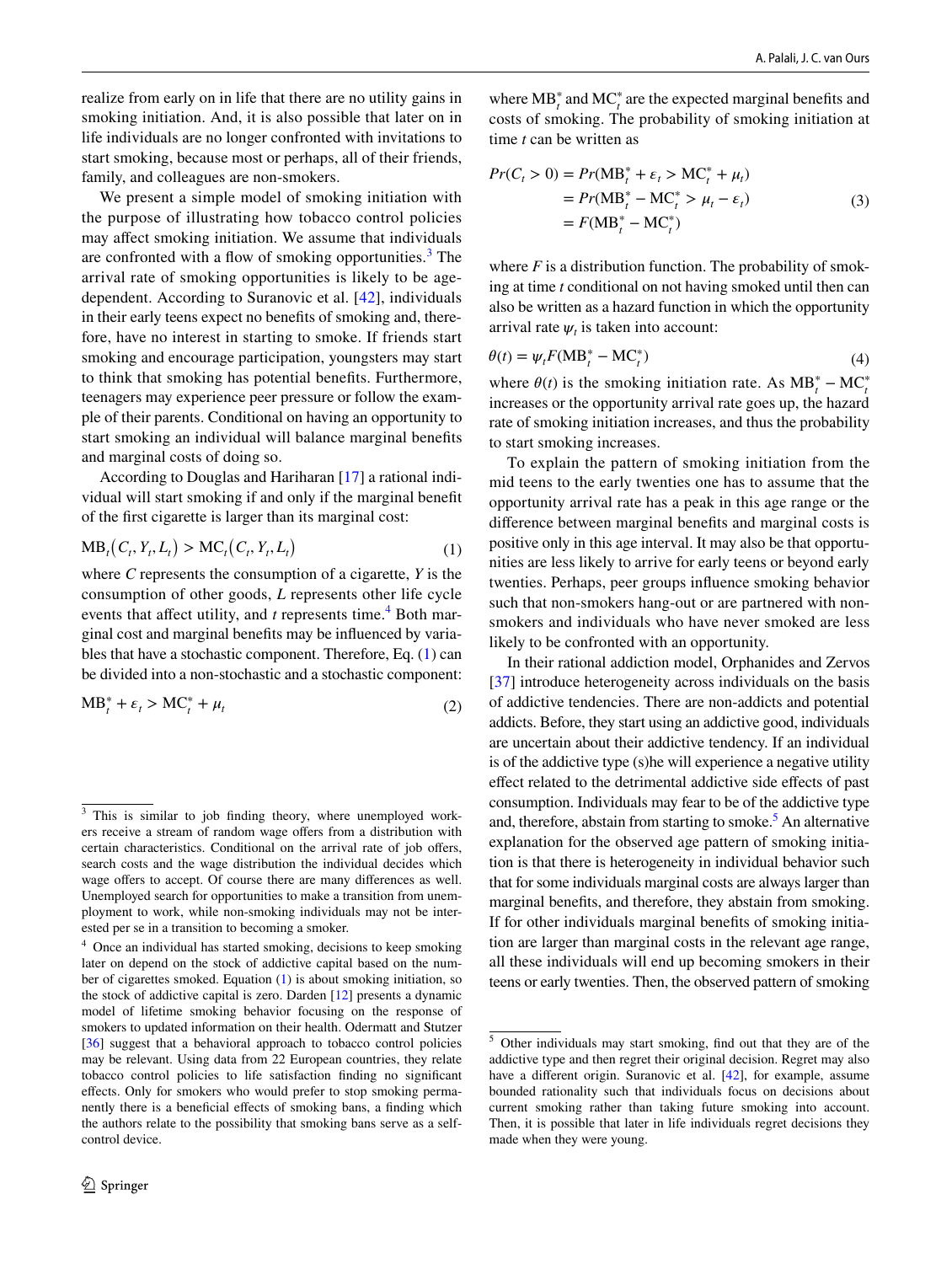<span id="page-6-1"></span>**Table 2** Information about nonprice tobacco control policies: frst year in which a policy was implemented Source: Nguyen et al. [\[34\]](#page-14-36); see also "Appendix B"

|                    | Smoke-free air | Large direct<br>health warning<br>labels | Comprehensive bans on<br>advertising and promotion | Treatments to help<br>dependent smokers<br>stop |
|--------------------|----------------|------------------------------------------|----------------------------------------------------|-------------------------------------------------|
| Austria            | 1994           | 1974                                     | 1994                                               | 2001                                            |
| Germany            | 1971           | 1976                                     | 1976                                               | 1976                                            |
| Finland            | 1991           | 1975                                     | 1990                                               | 1974                                            |
| France             | 2001           | 1981                                     | 1973                                               | 1998                                            |
| <b>Ireland</b>     | 1994           | 1990                                     | 1970                                               | 1991                                            |
| Italy              | 1974           | 1992                                     | 1982                                               | 1983                                            |
| <b>Netherlands</b> | 1989           | 1989                                     | 1989                                               | 1995                                            |
| Portugal           | 1982           | 1990                                     | 1982                                               | 2001                                            |
| Spain              | 1987           | 1987                                     | 1993                                               | 1990                                            |
| Sweden             | 1993           | 1973                                     | 1993                                               | 1969                                            |
| United Kingdom     | 2003           | 1990                                     | 1989                                               | 1986                                            |

initiation is caused by one group of individuals who all start smoking in the relevant age range and another group of individuals who abstain from smoking throughout their life.

In our simple model of smoking initiation it is clear how tobacco control policies may infuence decision making of individuals. Tobacco prices will increase marginal costs of smoking initiation and, therefore, reduce the probability that an individual will start smoking at a certain age. Individuals may take future tobacco prices into account as well. If so, this will afect the marginal costs more strongly. The nonprice tobacco control policies may afect marginal benefts and/or marginal costs of smoking initiation. All of these policies provide information about the negative health consequences of smoking and, therefore, increase the perceived marginal costs of smoking. In addition to this, smoke-free air laws may reduce marginal benefts of smoking as smoking is no longer possible in certain public domains. Bans on advertising promotion and sponsorship may be benefcial to early teens, since without advertising, they may not be tempted to think that smoking may be fun. Health warnings on tobacco product packaging will increase the perceived costs of smoking but may also reduce the marginal benefts of smoking as the pleasure derived from smoking goes down. Finally, smoking cessation treatment policies, i.e., programs to help dependent smokers stop smoking may be informative to nonsmokers about potential addiction and, therefore, not only increase marginal costs but also reduce marginal benefts from smoking initiation.

## <span id="page-6-0"></span>**Smoking in Europe**

#### **Tobacco control policies and prevalence of smoking**

Nowadays, strict regulations on tobacco use are common. Only a few decades ago this was not the case. Up to the

1960s, there were almost no tobacco control policies, neither on smoking in the public domain nor on advertising, as knowledge about the negative health consequences of smoking was limited. In the United States, the 1964 Surgeon General's report gradually changed the public opinion about tobacco use when it became clear that there are several adverse health consequences related to smoking.

Also in Europe, concerns about negative health consequences of tobacco use started in the 1960s. However, this lead only to some minor regulations in a few countries that advocated smoking cessation and restricted advertisements on tobacco. For a long time, economic interests dominated concerns over health consequences of smoking. The "golden years of tobacco" lasted until the mid-1980s when the European Union (EU) started to implement restrictive tobacco control policies by passing legislation and making tobacco control policies a part of European Union law.

Table [2](#page-6-1) shows that the first tobacco control policies implemented were mainly bans on advertisement and health warnings on packages. Among the eleven European countries in our empirical analysis, six had already passed some restrictive regulations on tobacco advertisements in 1985, fve had done so a few years later. By 1990, almost all countries had meaningful restrictions on advertisement and health warnings on packages. The frst country to implement any tobacco control policy was Sweden by passing a law restricting tobacco advertisements in 1969. The last country to implement any tobacco control policy was The Netherlands in 1989. The late introduction may be related to The Netherlands for a long time being the second largest producer of tobacco products and the second largest exporter of cigarettes.

To establish how smoking initiation is affected by tobacco control policies, we use the Tobacco Control Policy Index (TCPI) as an indicator. The TCPI has four main components: smoke-free air laws, comprehensive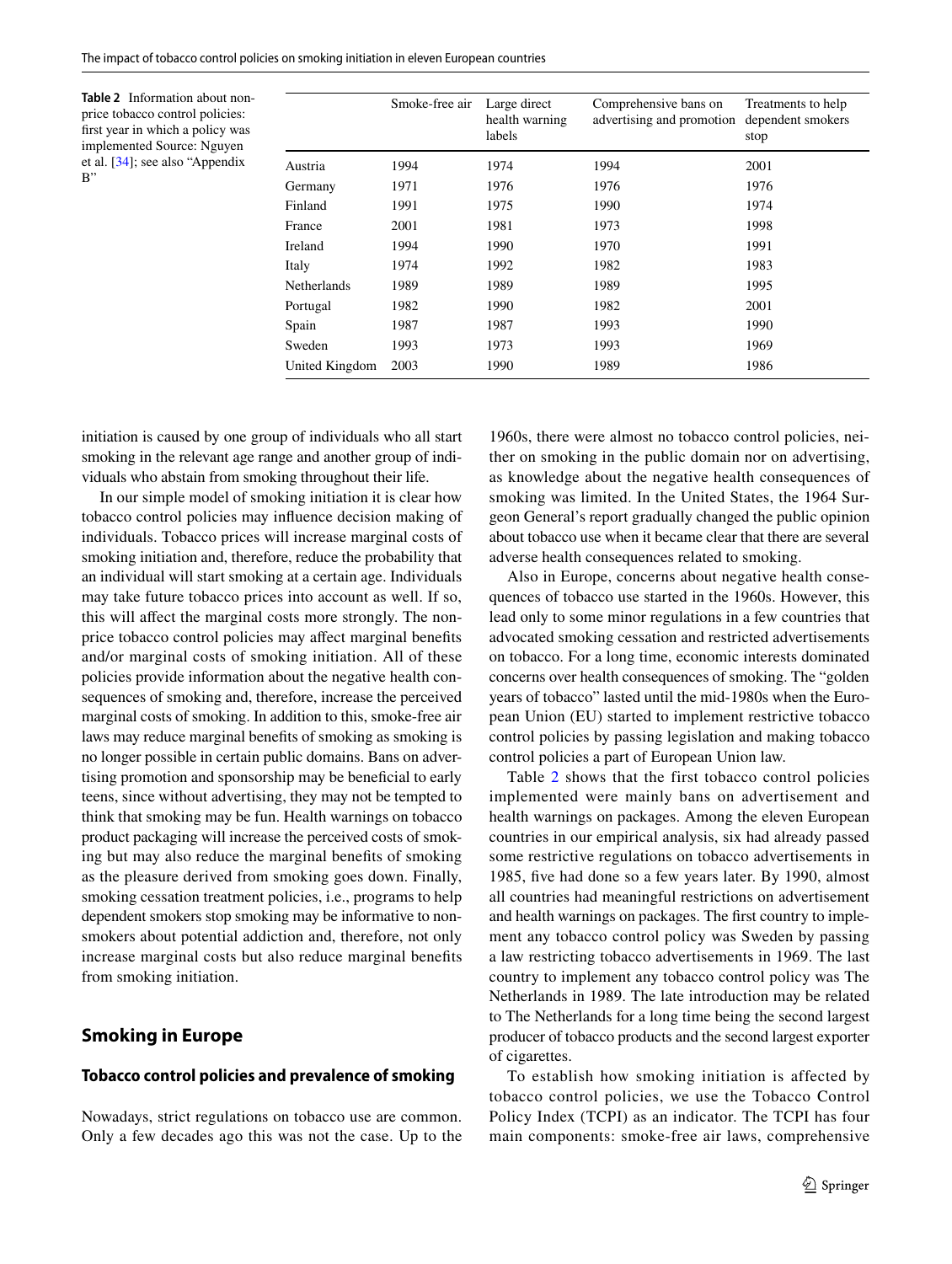bans on advertising and promotion, health warnings on tobacco product packaging and treatment to help dependent smokers stop. Nguyen et al. [[34\]](#page-14-36) created the TCPI adopting the scoring system introduced by Joossens and Raw [[22](#page-14-37)]. It allocates points to several components of each policy. Smoke-free air laws policy, for example, has four components: Bans in cafes and restaurants, bans in public transport, bans in other public places and bans in workplaces excluding cafes and restaurants. The comprehensive bans on advertising and promotion include bans on radio and television, print media, cinema, sponsorship etc. The health warning labels on tobacco products vary by size, color and pictures. Finally, the treatments to help dependent smokers stop include quit lines and reimbursement of treatment and medications.

The overall index refects the sum of the scores given to each of the four policies which themselves are sums of the scores given to each of the components (see "Appendix B" for details). Since the same scoring system is used for all countries, the index can be used for cross-country comparisons of the strictness of tobacco control policies. Clearly, the TCP index has its limitations. The way various components are calculated is somewhat arbitrary. Furthermore, the index does not include information about the enforcement of various policies. Finally, two countries can have the same score even though they apply diferent tobacco control policies. Therefore, in a sensitivity analysis we also investigate the separate efects of each of the four main components.

Figure [1](#page-7-0)a displays the evolution of the TCPI in eleven European countries from 1950 until 2010. Before 1969, the index remains at zero, because there was no tobacco control policy in any of the eleven countries. After 1969 the index slightly increases in many countries, and after 1990 it increases rapidly. There is substantial variation between countries for all tobacco control policies as the frst implementation dates and the levels of policy scores difer considerably. Such diferences also exits in the tobacco prices. Figure [1](#page-7-0)b displays the trends in real tobacco prices in eleven countries. Even though real prices of tobacco have been increasing over time in all countries, the increase is much steeper in countries such as Finland and United Kingdom than it is in other countries.

Figure [2](#page-7-1) provides information about smoking prevalence, i.e., the percentages of current smokers in the population over 15 years of age. There are clear diferences between countries and between males and females. For males, the highest smoking prevalence is in Austria, France and Spain, with more than 30% currently smoking. In Sweden and the UK less than 20% of the adult males smoke. For females, the highest smoking prevalence of 25% or more is in Austria and France, the lowest with 13% is in Portugal. In all countries females are less likely to smoke than males although in Sweden the diference is only 1%-point.

**a** Tobacco Control Policy index





Note: The development of the separate indexes of tobacco control policies in each of the countries is presented in (web)appendix C. For Italy, Portugal and Spain the real price index is for tobacco, for the other countries the price index is for cigarettes.

<span id="page-7-0"></span>**Fig. 1** Tobacco Control Policy index and tobacco prices in eleven European countries; 1950–2010



Note: Intormation from 2014; source except Ireland: Eurostat. Source Ireland: National Tobacco Control Office

<span id="page-7-1"></span>**Fig. 2** Current smokers (percentage of population over 15 years of age)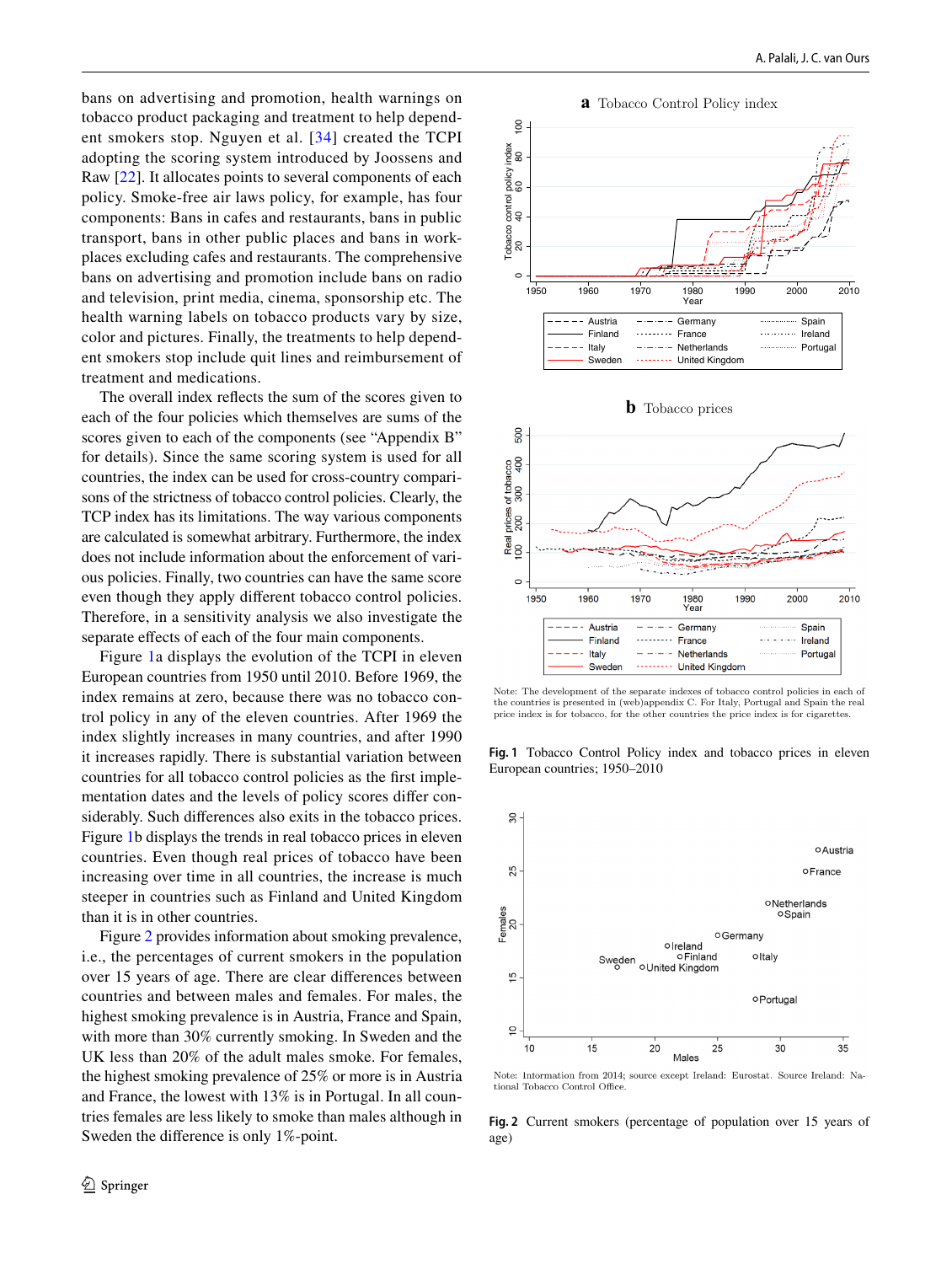<span id="page-8-3"></span>**Table 3** Cumulative probability to have started smoking by ages of 15, 20, 25 and 30

| Age                | Females        |    |    | Males |    |    |    |    |
|--------------------|----------------|----|----|-------|----|----|----|----|
|                    | 15             | 20 | 25 | 30    | 15 | 20 | 25 | 30 |
| Austria            | $\overline{4}$ | 38 | 39 | 39    | 8  | 41 | 43 | 43 |
| Finland            | 10             | 44 | 47 | 48    | 11 | 40 | 50 | 52 |
| France             | 12             | 42 | 52 | 54    | 15 | 52 | 61 | 63 |
| Germany            | 8              | 39 | 42 | 43    | 12 | 46 | 50 | 51 |
| Ireland            | 6              | 34 | 39 | 39    | 7  | 33 | 40 | 41 |
| Italy              | 3              | 24 | 33 | 35    | 7  | 32 | 37 | 37 |
| <b>Netherlands</b> | 14             | 42 | 48 | 49    | 16 | 44 | 49 | 54 |
| Portugal           | 7              | 31 | 36 | 37    | 8  | 43 | 49 | 50 |
| Spain              | 12             | 39 | 42 | 42    | 13 | 42 | 47 | 49 |
| Sweden             | 7              | 29 | 37 | 38    | 10 | 35 | 40 | 41 |
| United Kingdom     | 13             | 33 | 38 | 39    | 5  | 37 | 43 | 44 |

*Source*: Authors' calculation based on a Kaplan–Meier survivor function estimator using Eurobarometer (429) data. The standard error of each estimate is about 3–4 %-point. Therefore, not all cross-country estimates are signifcantly diferent from each other. The starting rates and cumulative starting probabilities of smoking in each of the countries is presented in (web)appendix C

## **Smoking initiation**

To study the uptake of smoking, we use data from a special Eurobarometer (429) covering residents in EU mem-ber states aged 15 years and over.<sup>[6](#page-8-1)</sup> These data collected in November/December 2014 through face-to-face interviews in people's homes focused on attitudes towards tobacco and electronic cigarettes. The starting point of the survey was the question "Regarding smoking cigarettes, cigars, cigaril-los or a pipe, which of the following applies to you?"<sup>[7](#page-8-2)</sup> If the answer was "currently smoke" or "used to smoke but has stopped", the following question was "How old were you when you started smoking on a regular basis, i.e., at least once a week?" We use this retrospective information to reconstruct the history of smoking initiation necessary to model the starting rates of tobacco use.

The data we use are from eleven European countries for which we have information on tobacco control policies and tobacco prices. In our baseline estimates, we restrict our sample to individuals born from 1970 onward. As Table [3](#page-8-3)

shows, the age pattern of smoking initiation is very similar across the countries. There is a strong increase between age 15 and 20, a slight increase between age 20 and 25 and a very small increase later on. However, there are big crosscountry diferences in cumulative starting probabilities by age 30. For males, the share of the population that has ever smoked or is still smoking ranges from 37% in Italy to 54% in The Netherlands. For females it ranges from 35% in Italy to 54% in France. $8$ 

# <span id="page-8-0"></span>**Empirical analysis**

## **Setup empirical analysis**

In our empirical analysis, we use a mixed proportional hazard model with a fully fexible baseline specifcation. Since the underlying dynamics of smoking initiation are expected to be gender-specifc, we perform a separate analysis for males and females. In this setup, the duration of stay in the non-smoking state is equivalent to the age of the individual, where we assume that individuals are exposed to possible initiation to smoking from age eleven onward. The starting rate of smoking at time  $t$  ( $t = 0$  at age eleven) of individual *i* in country *j* conditional on observed individual characteristics *x*, tobacco control policy index *B*, real tobacco price *P* and unobserved individual characteristics *u* is defned as

<span id="page-8-1"></span><sup>6</sup> Bosdriesz et al. [\[6\]](#page-13-7) uses 2006, 2009 and 2012 Eurobarometer data from 27 European countries to study the efect of tobacco control policies and quit ratio defned as the ratio of the number of former smokers and the sum of the numbers of former and current smokers. The tobacco control policies are specifed on a scale from 0 to 100 based on expert opinions on six domains: tobacco price, smoke-free areas, tobacco control budget, bans on tobacco advertising, health warning labels and support to stop smoking (cessation programs). Bosdriesz et al. [[6](#page-13-7)] fnd an association between their measure of tobacco control policies and smoking cessation for higher educated individuals but not for individuals with lower and intermediate education.

<span id="page-8-2"></span> $7$  To this question was added that "Smoking cigarettes does not include use of electronic cigarettes."

<span id="page-8-4"></span><sup>&</sup>lt;sup>8</sup> Note that, as indicated in the footnote to Table [3](#page-8-3), we used a Kaplan-Meier survivor function estimator to calculate the cumulative probabilities. The standard error of each estimate is about 3-4 %-point. Therefore, not all cross-country estimates are signifcantly diferent from each other.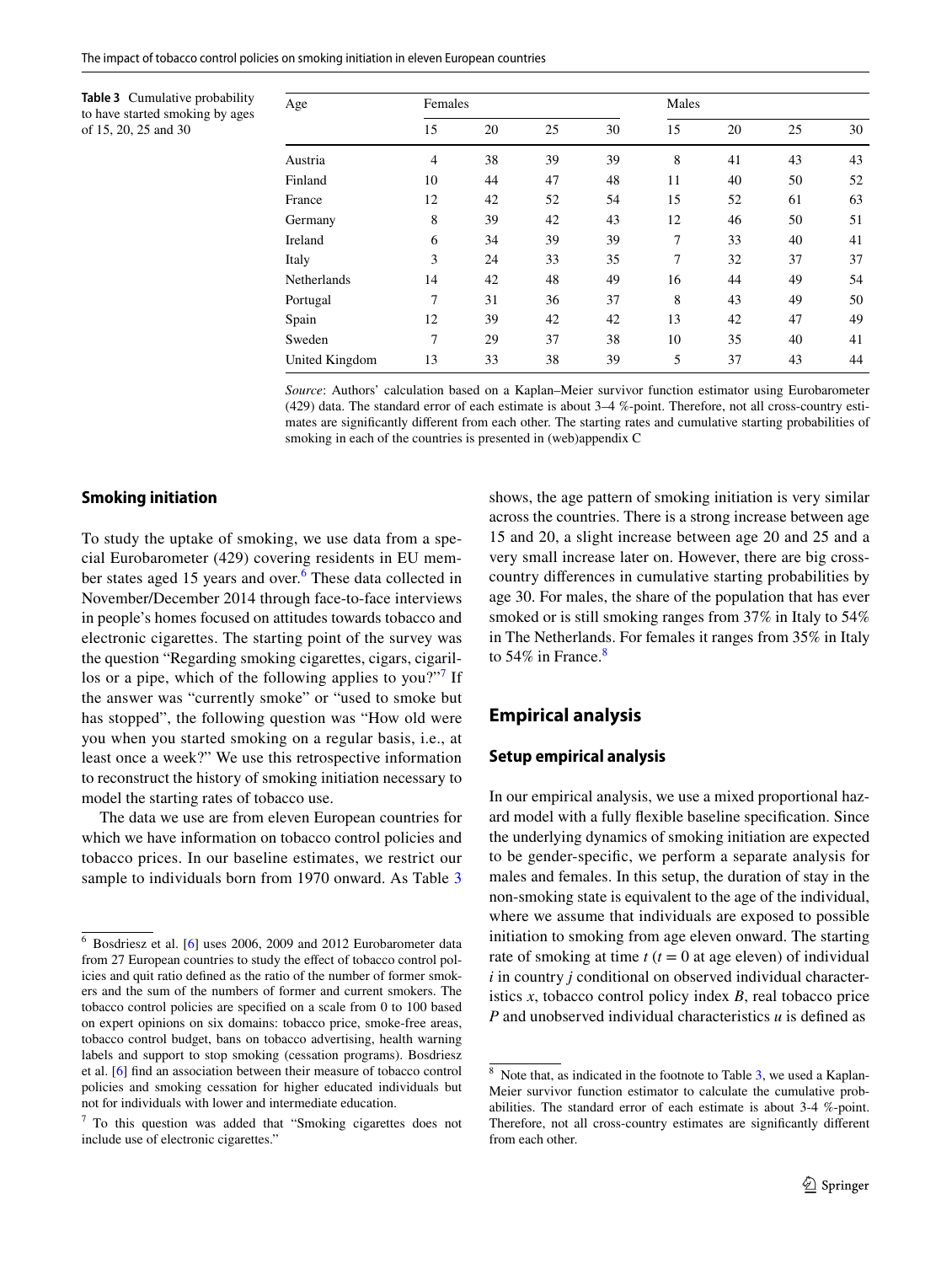$$
\theta(t \mid x_i, B_{ijt}, P_{ijt}, u_i) = \lambda_i(t) \exp \left( \alpha_j + x_i' \beta + \delta B_{ijt} + \rho \log(P_{ijt}) + u_i \right)
$$
\n(5)

where  $\alpha_j$  represents country fixed effects to allow for unob-served time-invariant differences between countries.<sup>[9](#page-9-0)</sup> Furthermore,  $\delta$  measures the effect of non-price tobacco control policies,  $\rho$  measures the effect of prices, and  $B_{ijt}$  and  $P_{ijt}$  are time varying variables which capture within country calendar time variation of smoking restrictions and tobacco prices. Although within a country in a particular year the same smoking restrictions apply to all individuals in that country, the effect of a smoking restriction at a particular age depends on the year of birth of the individual. Therefore, the tobacco control policy at any given age is country-specifc and individual-specific. Parameter  $\rho$  measures the effect of tobacco prices, where  $log(P_{ijt})$  is the natural logarithm of the real prices of tobacco. Again, the calendar time variation in tobacco control policies is translated into age-specifc variation, because a change in tobacco control policy index in a particular year afects individuals from diferent birth years at a diferent age. The age variation in the tobacco control policies is country-specifc, since there is variation in the years in which these policies were introduced. Identifcation of the non-price tobacco control policies comes from cross-country variation in the timing of these policies and the cross-individual variation over age when these policies were implemented. In other words, we use a before–after approach in a hazard rate framework, where the before–after variation is caused by the introduction of tobacco control policies in a particular year and in a particular country. This induces an age-specifc shift in the starting rate of smoking. The observed characteristics *x* refer to education, birth year and degree of urbanization of the place of residence (see "Appendix A" for details). The vector of parameters  $\beta$ represents the efects of other control variables including country-specific birth year trends. Furthermore,  $\lambda_i(t)$  represents individual duration dependence. As indicated before, we assume that everyone becomes vulnerable to the risk of initiation into smoking at age eleven. This is because in all of the countries, almost no one starts using tobacco before the age of eleven. Because of this assumption, the duration dependence actually becomes age dependence. Finally, *ui* denotes individual unobserved heterogeneity in the starting rates of tobacco use which we model as random efects. They control for diferences in time-invariant unobserved susceptibility of individuals to tobacco use. Note that the decision to start smoking often occurs before an individual obtains his or her fnal educational attainment. Therefore, we assume educational attainment to be an indicator of ) cognitive ability. By way of sensitivity analysis we also did estimates excluding educational attainment as an observed characteristic, fnding similar results.

Duration dependence is specifed in a fully fexible way by means of a step function:

$$
\lambda_i(t) = \exp\left(\sum_k \lambda_{ik} I_k(t)\right) \tag{6}
$$

where  $k(= 1, \ldots, 11)$  is a subscript for age categories starting from age 11 and  $I_k(t)$  are time-varying dummy variables that are one in subsequent categories, 10 of which are for individual ages or age intervals (age 11 and 12, …, 17, 18–19, 20–22) and the last interval is for ages above 22 years. Because we estimate a constant term in the analysis, we normalize  $\lambda_{i,1} = 0$ .

The conditional density function of the completed durations until the frst use of tobacco can be written as

$$
f(t \mid x_i, B_{ijt}, P_{ijt}, u_i) = \theta(t \mid x_i, B_{ijt}, P_{ijt}, u_i)
$$

$$
\exp\left(-\int_0^t \theta(s \mid x_i, B_{ijt}, P_{ijt}, u_i) \, ds\right) \tag{7}
$$

We integrate out the unobserved heterogeneity such that density function for the duration until tobacco uptake *t* conditional on *x* becomes

$$
f(|x_i, B_{ijt}, P_{ijt}) = \int_{u_i} f(t | x_i, B_{ijt}, P_{ijt}, u_i) dG(u_i)
$$
 (8)

where  $G(u)$  is assumed to be a discrete mixing distribution with 2 points of support  $u_1$  and  $u_2$ . This reflects the presence of two types of individuals in the hazard rate for tobacco uptake. The associated probabilities are denoted as follows:  $Pr(u = u_1) = p$  and  $Pr(u = u_2) = 1 - p$ , where *p* is modeled using a logit specification,  $p = \frac{\exp(a)}{1+\exp(a)}$ . Individuals who do not start using tobacco until the time of the survey are considered to have right-censored durations until smoking initiation. The infow nature of the data guarantees that there are no left censored individuals.

#### **Baseline parameter estimates**

Table [4](#page-10-0) presents our baseline parameter estimates obtained by the method of Maximum Likelihood. The frst column presents the parameter estimates for males, the second col-umn for females.<sup>[10](#page-9-1)</sup> Panel a of Table [4](#page-10-0) contains the baseline

<span id="page-9-0"></span> $9$  DeCicca et al. [\[13\]](#page-14-23) find that once they include state fixed effects in their hazard rate analysis, the signifcant efect of tobacco taxes on initiation into smoking disappears.

<span id="page-9-1"></span> $10$  We also did a joint estimate pooling males and females and introducing a dummy variable for females. The results show that conditional on having the same parameters for males and females, females have a lower starting rate for smoking. However, the Likelihood Ratio statistic for comparing the separate estimates with the joint estimate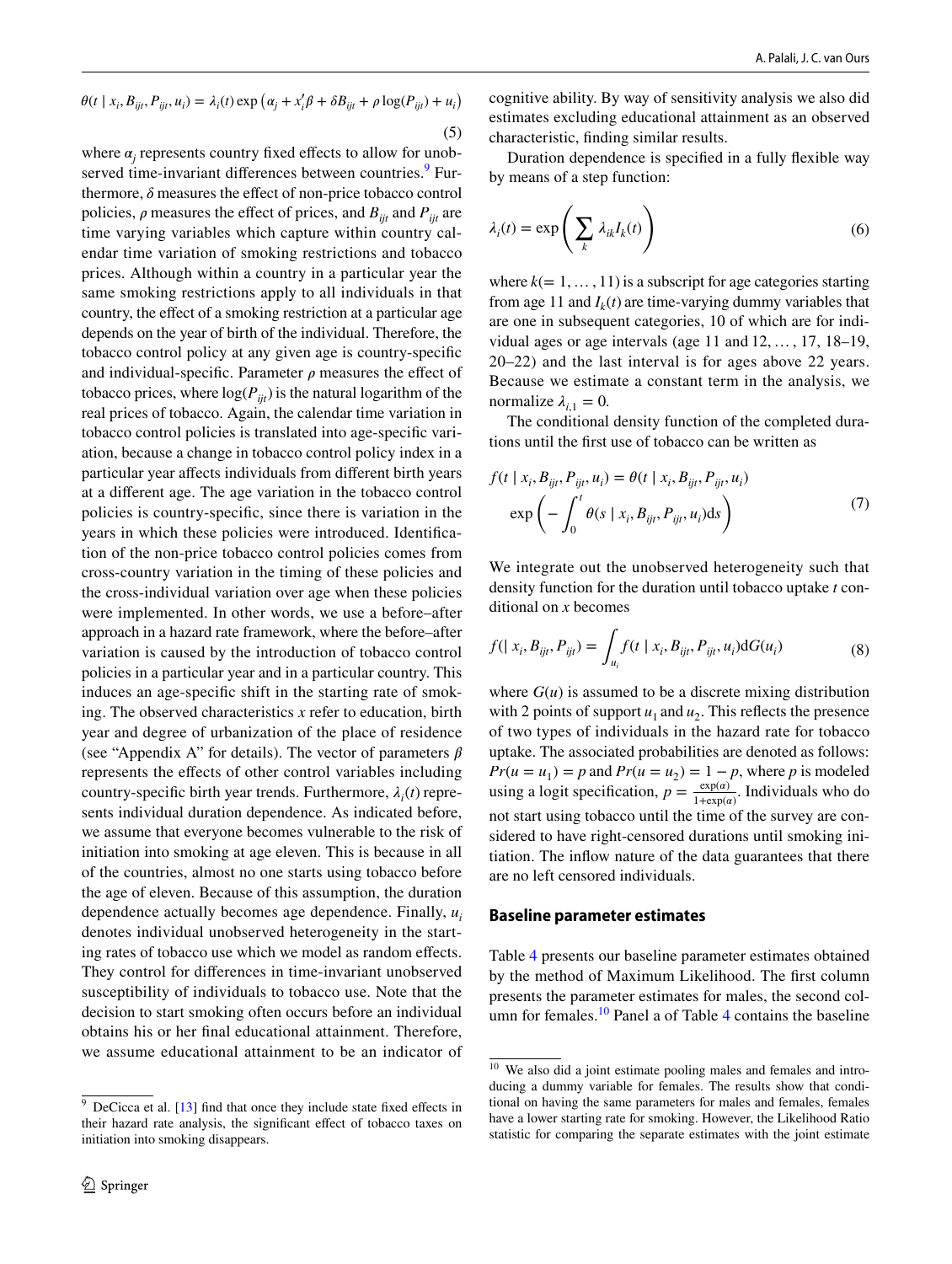<span id="page-10-0"></span>**Table 4** Baseline parameter estimates mixed proportional hazard model

|                          | Males   |             | Females |             |
|--------------------------|---------|-------------|---------|-------------|
| Tobacco control policies | $-0.04$ | (0.8)       | $-0.05$ | (1.2)       |
| Tobacco prices           | $-0.14$ | $(2.8)$ **  | 0.05    | (0.7)       |
| <b>Education 2</b>       | $-0.72$ | $(3.4)$ **  | $-0.63$ | $(3.3)$ **  |
| Education 3              | $-1.84$ | $(8.4)$ **  | $-1.47$ | $(7.2)$ **  |
| <b>Education 4</b>       | $-2.20$ | $(8.5)$ **  | $-1.56$ | $(5.9)$ **  |
| Small/mid town           | 0.17    | (1.3)       | 0.32    | $(2.2)$ **  |
| Large town               | $-0.01$ | (0.1)       | 0.29    | $(2.2)$ **  |
| Age 12                   | 0.37    | (1.1)       | 0.58    | (1.6)       |
| Age $13$                 | 1.75    | $(5.4)$ **  | 1.53    | $(4.4)$ **  |
| Age 14                   | 2.52    | $(8.1)$ **  | 2.40    | $(7.2)$ **  |
| Age $15$                 | 3.01    | $(9.6)$ **  | 3.16    | $(9.5)$ **  |
| Age 16                   | 3.47    | $(10.9)$ ** | 3.81    | $(11.5)$ ** |
| Age 17                   | 3.37    | $(10.2)$ ** | 4.10    | $(11.9)$ ** |
| Age 18                   | 3.60    | $(10.6)$ ** | 4.41    | $(12.2)$ ** |
| Age 19                   | 3.19    | $(8.8)$ **  | 4.19    | $(10.6)$ ** |
| Age $20+$                | 1.27    | $(3.0)**$   | 2.04    | $(4.6)$ **  |
| u <sub>2</sub>           | $-3.19$ | $(11.5)$ ** | $-3.84$ | $(20.6)$ ** |
| $\alpha$                 | 0.04    | (0.3)       | $-0.75$ | $(11.1)$ ** |
| -LogLikelihood           | 3541.8  |             | 3962.9  |             |
| <b>Observations</b>      | 2065    |             | 2442    |             |

All estimates contain country fixed effects and country-specific birth year trends; in parentheses absolute t-statistics;

\*\* (\*): signifcant at a 5% (10%) level

parameter estimates in which we focus on the aggregate indicator for tobacco control policies. Parameter estimates of the country fxed efects and the country-specifc birth year trends are not reported. Our main parameter of interest, related to the tobacco control policies index is negative but insignifcantly diferent from zero for both males and females. Parameter estimates for tobacco control policies are economically insignifcant as well. A complete smoking ban in public transportation services, for example, corresponds to around  $0.1\%$  decrease in the smoking initiation hazards.<sup>[11](#page-10-1)</sup>

Tobacco prices have a negative efect for males but not for females. It is not clear why the efect of tobacco prices is gender-specifc. However, it is not a surprising result as the same result was found by Cawley et al. [\[7](#page-13-6)]. We can only speculate that it is related to the diferent developments in smoking prevalence. Contrary to the developments for males, in the past decades, smoking of females has increased a lot. It could be that the efect of tobacco prices on smoking initiation is mitigated because of this growth. Because of this, the age of onset of smoking goes up with tobacco prices for males but not for females. As to the personal characteristics, for males and females a lower educational attainment has a positive efect on the smoking initiation rate. Higher education—which we assume to be an indication of ability—has a negative efect on the smoking initiation rate. Females in big cities have a higher starting rate. For males, we do not fnd any efect for urbanization. The age dependence pattern refects the age-related fuctuations in the smoking initiation rates. Parameter estimates for unobserved heterogeneity show that for both males and females there is unobserved heterogeneity in the starting to smoke rate. Among the males, 54% has a high starting rate, while 46% has a low starting rate. Among females, these shares are 39 and 61, respectively. The starting rate of the second group is much smaller than the starting rate of the frst group. This implies that although some individuals have a positive probability to start smoking, this probability is so small that they will never do that (see Abbring [[1\]](#page-13-8) for a discussion on the distinction between ex ante abstainers and ex post abstainers.)

Quite a few of our fndings are in line with the results from the previous studies. For example, the negative efect of educational attainment on smoking initiation is a familiar fnding. Also, as discussed earlier, the gender-specifc diferences in the efect of tobacco prices on smoking initiation is a result that has been established before. The fnding that tobacco control policies other than tobacco prices for males have no effect on smoking initiation confirms the results of some but contradicts the results of some other studies. As indicated in ["Previous studies](#page-1-0)", where we reviewed earlier studies on the effect of tobacco control policies there is no common conclusion. Depending on the particular policy sometimes there are even mixed fndings within one particular study. Nevertheless, it should be noted that whereas the previous studies often focus on one particular tobacco control policy in one particular country we investigated how overall tobacco control policies afected smoking initiation in a cross-country analysis.

#### **Sensitivity analysis**

The main fnding in our baseline estimates is that tobacco prices have a negative efect on smoking initiation of males but have no efect on smoking initiation of females. Furthermore, tobacco control policies do not afect smoking initiation. Neither for males nor for females. Since we want to be sure that these main fndings do not depend on peculiarities of our analysis we performed a wide range of sensitivity analysis. There is a variety of potential confounders

Footnote 10 (continued)

is equal to 74.0 which is significant at a 5%-level (critical  $\chi^2$ -value with 40 degrees of freedom is 55.8). Therefore, we proceed with the separate estimates for males and females.

<span id="page-10-1"></span><sup>&</sup>lt;sup>11</sup> In TCPI indices a smoking ban in public transportation services corresponds to a score of 2.2 out of 100.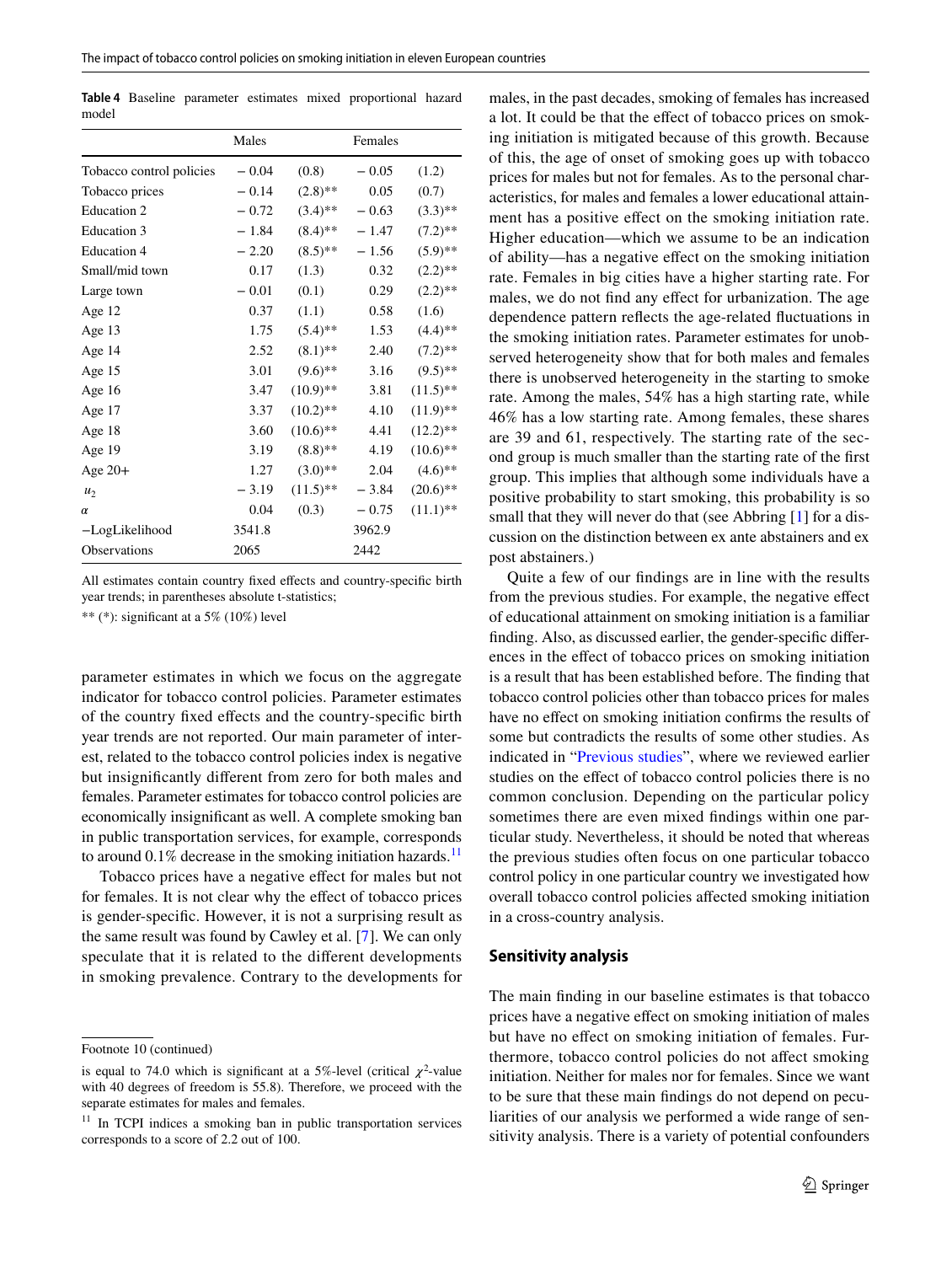<span id="page-11-0"></span>Table 5 Parameter estimates effect tobacco control policies; sensitivity analysis

|                                    | Males      |       |         |            |         | Females    |       |        |       |         |
|------------------------------------|------------|-------|---------|------------|---------|------------|-------|--------|-------|---------|
|                                    | <b>TCP</b> |       | Prices  |            | $-LogL$ | <b>TCP</b> |       | Prices |       | $-LogL$ |
| a. Alternative specifications      |            |       |         |            |         |            |       |        |       |         |
| 1. General birth year trend        | 0.06       | (1.6) | $-0.13$ | $(1.8)^*$  | 3553.0  | $-0.02$    | (0.1) | 0.07   | (0.2) | 3974.5  |
| 2. General calendar time trend     | $-0.04$    | (0.7) | $-0.21$ | $(2.8)$ ** | 3541.8  | $-0.05$    | (1.2) | 0.07   | (0.6) | 3962.9  |
| b. Type of TCP                     |            |       |         |            |         |            |       |        |       |         |
| 1. Smoke-free                      | $-0.03$    | (0.8) | $-0.21$ | $(2.8)$ ** | 3541.8  | $-0.01$    | (0.5) | 0.07   | (0.9) | 3963.5  |
| 2. Advertising                     | 0.01       | (0.2) | $-0.20$ | $(2.7)$ ** | 3542.1  | 0.02       | (1.2) | 0.04   | (0.5) | 3963.0  |
| 3. Health warnings                 | $-0.03$    | (0.6) | $-0.20$ | $(2.7)$ ** | 3541.9  | $-0.01$    | (1.4) | 0.05   | (0.7) | 3963.2  |
| 4. Stop smoking treatment          | $-0.05$    | (1.1) | $-0.19$ | $(2.6)$ ** | 3541.5  | $-0.05$    | (1.5) | 0.05   | (0.7) | 3963.3  |
| c. Additional sensitivity analysis |            |       |         |            |         |            |       |        |       |         |
| 1. Any TCP                         | 0.03       | (1.5) | $-0.21$ | $(2.8)$ ** | 3541.2  | $-0.08$    | (0.4) | 0.05   | (0.7) | 3963.4  |
| 2. Bans in public places           | $-0.01$    | (0.1) | $-0.20$ | $(2.7)$ ** | 3542.1  | 0.02       | (0.2) | 0.05   | (0.6) | 3963.4  |
| 3. Bans in workplaces              | $-0.01$    | (0.2) | $-0.20$ | $(2.7)$ ** | 3542.2  | 0.02       | (1.5) | 0.05   | (0.6) | 3962.5  |
| 4. Birth year from 1960            | $-0.04$    | (0.7) | $-0.09$ | $(1.7)^*$  | 6028.2  | $-0.02$    | (0.6) | 0.05   | (0.6) | 4734.6  |
| 5. Birth year from 1950            | $-0.03$    | (0.2) | $-0.08$ | (1.4)      | 4647.4  | $-0.04$    | (1.0) | 0.08   | (1.1) | 4187.8  |

All estimates contain country fxed efects and (apart from panel a1) country-specifc birth year trends as well as the other individual characteristics presented in Table [4.](#page-10-0) The estimates and panels a, b and c1–c3 are based on 2065 males and 2442 females. In estimation c4, the numbers of observations are 3075 for males and 2815 for females; countries excluded due to the unavailability of the price information are Austria and The Netherlands. In estimation c5, the numbers of observations are 2270 for males and 2297 for females; countries excluded due to the unavailability of the price information are Austria, Ireland, Italy, Portugal and The Netherlands. In parentheses absolute t-statistics

\*\* (\*): signifcant at a 5% (10%) level

that might cause a spurious lack of efect for tobacco control policies on smoking initiation other than the negative efect of prices for males. It is possible that ignoring calendar time trends representing a changing attitude toward smoking absorbs the efect of tobacco control policies. Therefore, we investigated whether our results depend the inclusion of a calendar time trend in the hazard rate models. Another possibility is that diferent control policies have opposite efects on smoking initiation. If so, these efects could cancel out when diferent policies are combined into one indicator. Therefore, we investigated whether specifc tobacco control policies matter. Finally, it is possible that our fndings are specifc for young birth cohorts or specifc countries. Therefore, we investigated whether our fndings change if we include older birth cohorts in the analysis. Since these are only available for a subset of countries this sensitivity analysis also provides information about the robustness of our fndings when we exclude some countries from the analysis.

As a frst check on the robustness of our fndings, we estimated the same models with slightly diferent specifcations. Panel a of Table [5](#page-11-0) shows how the effect of the TCPI is influenced by changes in the specifcation of birth year and calendar time trend. In panel a1 the country-specifc birth year trends are replaced by a common birth year trend. In panel a2, the country-specifc birth year trends are reintroduced in addition to a general calendar time trend. The parameter estimates of the TCPI are not very much afected. For males,

replacing the country-specifc birth year trends by a common birth year trend changes the sign of the TCPI parameter but this is still insignifcantly diferent from zero. The introduction of a calender time trend is not very important. For females all parameter estimates of the TCPI-index are very much the same, i.e., small and insignifcantly diferent from zero.

To further investigate the robustness of our fndings we performed a range of sensitivity analysis. In panel b of Table [5](#page-11-0) we report the effects of particular types of tobacco control policies: smoke-free air laws, bans on advertising promotion and sponsorship, health warnings on tobacco product packaging and stop smoking treatment policies. Both for males and females, none of the separate tobacco control policies has an efect on the age of initiation to smoking.

Panel c of Table [5](#page-11-0) presents further sensitivity outcomes. In panels c1 to c3 the tobacco control policy index is replaced by a dummy variable. In panel c1 the dummy variable is 1 if any tobacco control policy is implemented. In panel c2 it is 1 if smoking is banned in public places, in estimation c3 it is 1 if smoking is banned in workplaces. Therefore, in these estimations, we compare the age of onset of smoking for individuals before and after a tobacco control policy is implemented. The parameter estimates show that our conclusion remains the same. In panels c4 and c5 we also use information on older cohorts, those who were born after 1959 and after 1949, respectively. In some countries the information on tobacco prices is not available for early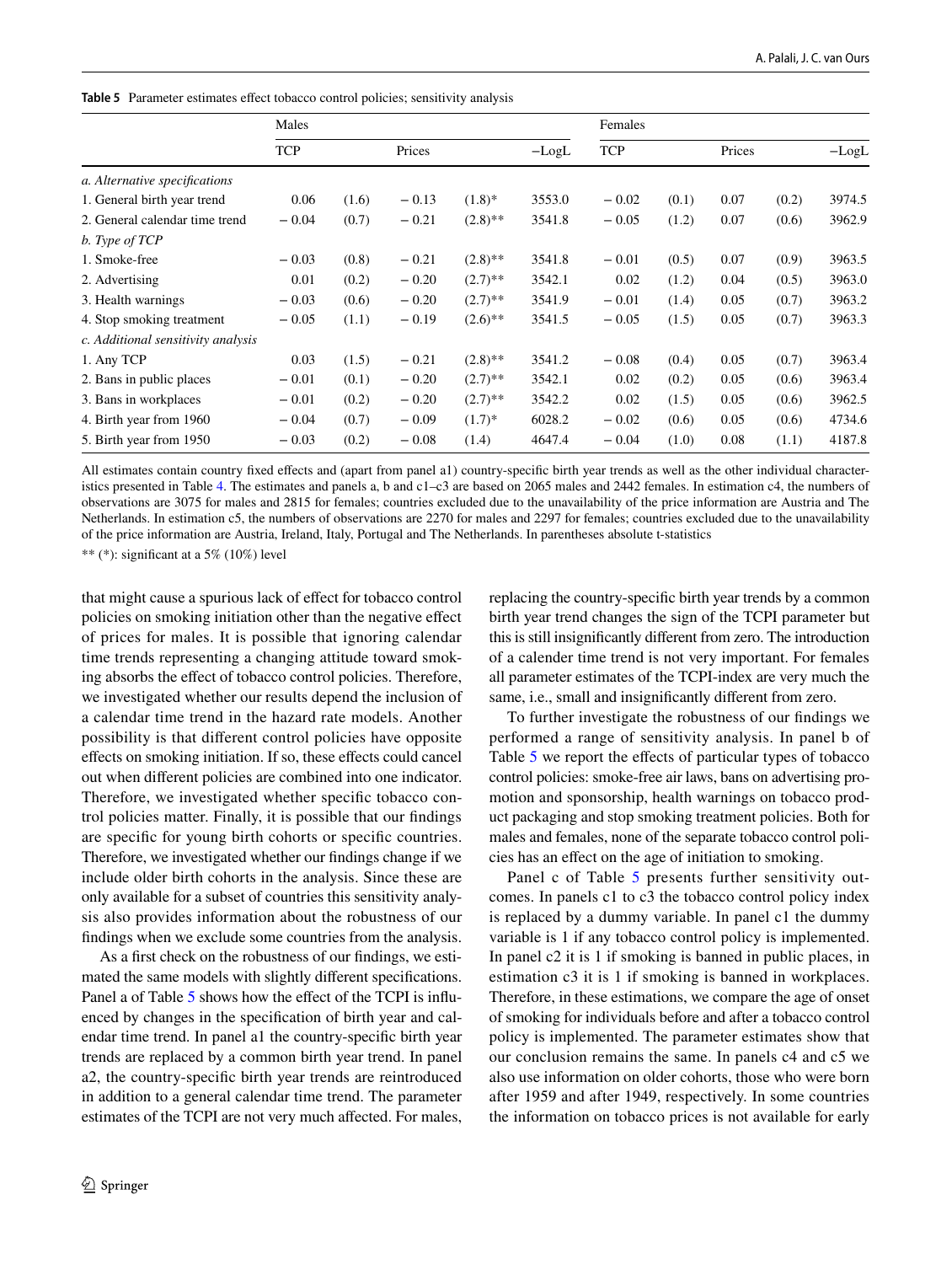years, in which case we exclude these countries from this part of the analysis. In panel c4, countries excluded due to the unavailability of the price information are Austria and The Netherlands. In panel c5, Austria, Ireland, Italy, Portugal and The Netherlands are excluded. Although the sample sizes and cohort structure considerably change, our conclusions remain same. This sensitivity analysis also shows that a possible recall bias due to the self-reporting of the data is not an issue. And, it shows that our fndings are robust to excluding some countries from the analysis.

# <span id="page-12-0"></span>**Conclusions**

In the past decades, in addition to tobacco price policies, many countries introduced non-price tobacco control policies to reduce smoking. Empirical evidence on the efectiveness of such policies on smoking behavior is inconclusive in the sense that some studies fnd that tobacco control policies reduce smoking, while other studies find no effect. These diferences in fndings are partly due to diferences in methodology. Many studies use a repeated cross-section type of approach with the incidence of smoking or the intensity of smoking as dependent variables. The effect of a tobacco control policy is analyzed by studying calendar time variation in these smoking variables. Sometimes, studies exploit crossregional or cross-state diferences in the introduction of a tobacco control policy. If an efect is found on the incidence of smoking it is not clear whether this is caused by a decrease in the uptake of smoking or an increase in the quitting from smoking. If an effect is found on the intensity of smoking it is not always clear whether the incidence of smoking is afected as well. There are also a few studies that focus on the dynamics in smoking, studying the efects of tobacco control policies on the uptake of smoking sometimes in combination with the effect on the quitting from smoking.

Our paper contributes to the literature on the relationship between tobacco control policies and smoking initiation. We quantify non-price tobacco control policies using an index. Clearly, such an index has its limitations. Various components are calculated somewhat arbitrary, while the index does not include information about the enforcement of tobacco control policies. Nevertheless, such an index allows for cross-country comparisons and within-country calendar time variation.

We analyze the effects of tobacco control policies on the age of onset of smoking in eleven European countries which implemented diferent tobacco control policies in diferent years. We analyze the overall impact of tobacco control policies and study the separate components of these policies, i.e., smoke-free air laws, bans on advertising promotion and sponsorship, health warnings on tobacco product packaging and stop smoking treatment policies. In our empirical analysis, we use mixed proportional hazard rate models to control for observed as well as unobserved factors that can afect smoking initiation. Our model allows a tobacco control policy which is introduced in a particular calendar year to infuence the starting rate of smoking through a shift in the smoking initiation rate. The smoking initiation rate is allowed to be country-specifc, while we allow for crosscountry diferences in birth-year trends.

We fnd that the starting rate of smoking decreases with educational attainment, is age-specifc and for males we fnd that it decreases with tobacco prices. Our main result is that non-price tobacco control policies have no signifcant efect on the age of onset of smoking, neither for males nor for females. Current tobacco control policies do not seem to discourage young individuals from starting to smoke. The reason for this is not clear. It could be that young non-smokers do not agree with the implemented policies and, therefore, do not adjust their behavior. Our main fndings do not imply that current tobacco control policies are all together inefective in reducing smoking, since they could have reduced the intensity of smoking or stimulated the quit rate from smoking. Nevertheless, our main fndings are alarming, because preventing young people from starting to smoke should be as important as trying to reduce their consumption or trying to convince them to quit once they have started. Even postponing smoking initiation to a later age would be helpful as later tobacco initiation will reduce smoking dependence. It is hard to suggest which type of tobacco control policy will successfully reduce smoking initiation. Clearly, youngsters need to be infuenced in their decision making at a relatively young age.

**Acknowledgements** The authors thank participants of a Health Economics seminar at Erasmus School of Economics and two anonymous referees for useful comments and suggestions.

**Open Access** This article is distributed under the terms of the Creative Commons Attribution 4.0 International License ([http://creativeco](http://creativecommons.org/licenses/by/4.0/) [mmons.org/licenses/by/4.0/](http://creativecommons.org/licenses/by/4.0/)), which permits unrestricted use, distribution, and reproduction in any medium, provided you give appropriate credit to the original author(s) and the source, provide a link to the Creative Commons license, and indicate if changes were made.

# **Appendix A: Details on our data**

Defnition of variables:

• Education: Measured in terms of age when the respondent left formal education: No education/still studying, up to 15, up to 20, older than 20.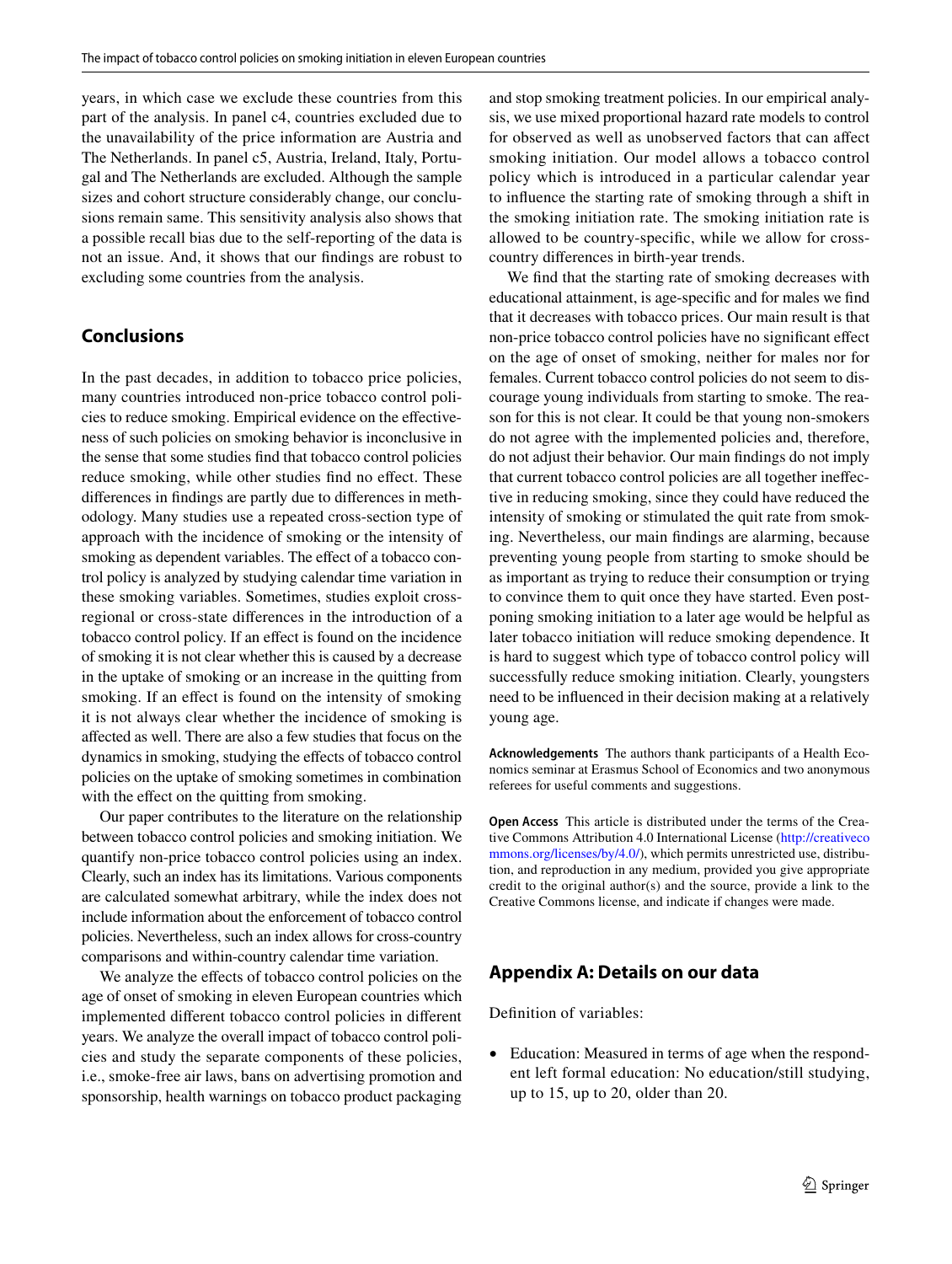- Cohort effect (age): Age of the respondent in the survey year to capture the cohort efects.
- Urbanization dummies: Rural town/village, small/mid town, large town.

The table below provides descriptives.

|                                     | Females |                |     | Males |                |     |
|-------------------------------------|---------|----------------|-----|-------|----------------|-----|
|                                     | Mean    | Min            | Max | Mean  | Min            | Max |
| Birth year-1900                     | 81.4    | 69             | 99  | 82.1  | 69             | 99  |
| <b>Education dummies</b>            |         |                |     |       |                |     |
| 1. No education/still study-<br>ing | 0.17    | $\overline{0}$ | 1   | 0.19  | $\overline{0}$ | 1   |
| 2. Up to 15                         | 0.07    | $\Omega$       | 1   | 0.06  | $\Omega$       | 1   |
| 3. Up to 20                         | 0.38    | $\Omega$       | 1   | 0.37  | $\theta$       | 1   |
| 4. Older than 20                    | 0.38    | $\overline{0}$ | 1   | 0.38  | $\overline{0}$ | 1   |
| Urbanization dummies                |         |                |     |       |                |     |
| Rural town/village                  | 0.26    | $\Omega$       | 1   | 0.25  | $\Omega$       | 1   |
| Small/mid town                      | 0.44    | $\theta$       | 1   | 0.43  | $\theta$       | 1   |
| Large town                          | 0.30    | $\Omega$       | 1   | 0.32  | $\theta$       | 1   |
| Austria                             | 0.12    | $\theta$       | 1   | 0.09  | $\Omega$       | 1   |
| Germany                             | 0.13    | $\theta$       | 1   | 0.13  | $\theta$       | 1   |
| Finland                             | 0.07    | $\theta$       | 1   | 0.07  | $\Omega$       | 1   |
| France                              | 0.08    | $\Omega$       | 1   | 0.08  | $\theta$       | 1   |
| Ireland                             | 0.11    | $\theta$       | 1   | 0.09  | $\Omega$       | 1   |
| Italy                               | 0.09    | $\theta$       | 1   | 0.10  | $\theta$       | 1   |
| <b>Netherlands</b>                  | 0.07    | $\theta$       | 1   | 0.07  | $\Omega$       | 1   |
| Portugal                            | 0.10    | $\Omega$       | 1   | 0.08  | $\theta$       | 1   |
| Spain                               | 0.09    | $\Omega$       | 1   | 0.09  | $\Omega$       | 1   |
| Sweden                              | 0.05    | $\theta$       | 1   | 0.11  | $\mathbf{0}$   | 1   |
| United Kingdom                      | 0.08    | $\theta$       | 1   | 0.09  | $\overline{0}$ | 1   |

Based on 2065 males and 2442 females

## **Appendix B: The tobacco control policy index**

|                |                                                           | Max points Rebased |      |
|----------------|-----------------------------------------------------------|--------------------|------|
| 1              | Smoke-free air                                            | 22                 | 40   |
| $\mathbf{A}$ . | Cafes and restaurants                                     | 8                  | 14.6 |
| В.             | Public transport                                          | 2                  | 3.6  |
| C.             | Other public places                                       | 2                  | 3.6  |
| D.             | Workplaces excluding cafes and<br>restaurants             | 10                 | 18.2 |
| $\mathfrak{D}$ | Comprehensive bans on advertis-<br>ing and promotion      | 13                 | 23.6 |
| А.             | Complete ban on tobacco advertis- 3<br>ing on television  |                    | 5.4  |
| В.             | Complete ban on outdoor advertis- 2<br>ing (e.g. posters) |                    | 3.6  |

|              |                                                                                    | Max points Rebased          |      |
|--------------|------------------------------------------------------------------------------------|-----------------------------|------|
| C.           | Complete ban on advertising in<br>print media (e.g. newspapers and<br>magazines)   | $\overline{c}$              | 3.6  |
| D.           | Complete ban on indirect adver-<br>tising (e.g. cigarette branded<br>clothes, etc) | $\overline{c}$              | 3.6  |
| Е.           | Ban on point of sale advertising                                                   | 1                           | 1.8  |
| E.           | Ban on cinema advertising                                                          | 1                           | 1.8  |
| G.           | Ban on sponsorship                                                                 | 1                           | 1.8  |
| Н.           | Ban on internet advertising                                                        | 0.5                         | 0.9  |
| Ī.           | Ban on radio advertising                                                           | 0.5                         | 0.9  |
| 3            | Large direct health warning labels                                                 | 10                          | 18.2 |
| $\mathbf{A}$ | Rotating health warnings                                                           | $\overline{c}$              | 3.6  |
| <b>B.</b>    | Size of warning                                                                    | $\overline{\mathcal{L}}$    | 7.3  |
| C.           | Contrasting color (e.g. black letter-<br>ing on white background)                  | 1                           | 1.8  |
| D.           | A picture or graphic image                                                         | 3                           | 5.5  |
| 4            | Treatment to help dependent<br>smokers stop                                        | 10                          | 18.2 |
| $\mathbf{A}$ | Ouit-line                                                                          | $\mathcal{D}_{\mathcal{L}}$ | 3.6  |
| <b>B.</b>    | Network of smoking cessation<br>support and reimbursement of<br>treatment          | 6                           | 10.9 |
| C.           | Reimbursement of medications                                                       | $\overline{c}$              | 3.6  |
|              | Total score                                                                        | 55                          | 100  |

*Source*: Nguyen et al. [\[34\]](#page-14-36)

## **References**

- <span id="page-13-8"></span>1. Abbring, J.H.: Stayers versus defecting movers: a note on the identifcation of defective duration models. Econ. Lett. **74**, 327–331 (2002)
- <span id="page-13-3"></span>2. Adda, J., Cornaglia, F.: The efect of bans and taxes on passive smoking. Am. Econ. J. Appl. Econ. **2**(1), 1–32 (2010)
- <span id="page-13-4"></span>3. Anger, S., Kvasnicka, M., Siedler, T.: One last puf? Public smoking bans and smoking behavior. J. Health Econ. **30**(3), 591–601 (2011)
- <span id="page-13-1"></span>4. Blecher, E.: The impact of tobacco advertising bans on consumption in developing countries. J. Health Econ. **27**(4), 930–942 (2008)
- <span id="page-13-5"></span>5. Boes, S., Marti, J., Maclean, J.C.: The impact of smoking bans on smoking and consumer behavior: quasi-experimental evidence from Switzerland. Health Econ. **24**(11), 1502–1516 (2015)
- <span id="page-13-7"></span>6. Bosdriesz, J.R., Willemsen, M.C., Stronks, K., Kunst, A.E.: Tobacco control policy and socio-economic inequalities in smoking in 27 European countries. Drug Alcohol Depend. **165**, 79–86 (2016)
- <span id="page-13-6"></span>7. Cawley, J., Markowitz, S., Tauras, J.: Lighting up and slimming down: the effects of body weight and cigarette prices on adolescent smoking initiation. J. Health Econ. **23**(2), 293–311 (2004)
- <span id="page-13-2"></span>8. Chaloupka, F., Grossman, M.: Price, tobacco control policies and youth smoking. National Bureau of Economic Research. In: Working Paper No 5740 (1996)
- <span id="page-13-0"></span>9. Chaloupka, F., Warner, K.: The economics of smoking. In: Culyer, A.J., Newhouse, J.P. (eds.) Handbook of Health Economics, vol. 1, pp. 1539–1627. Elsevier, New York (2000). (Chapter 29)